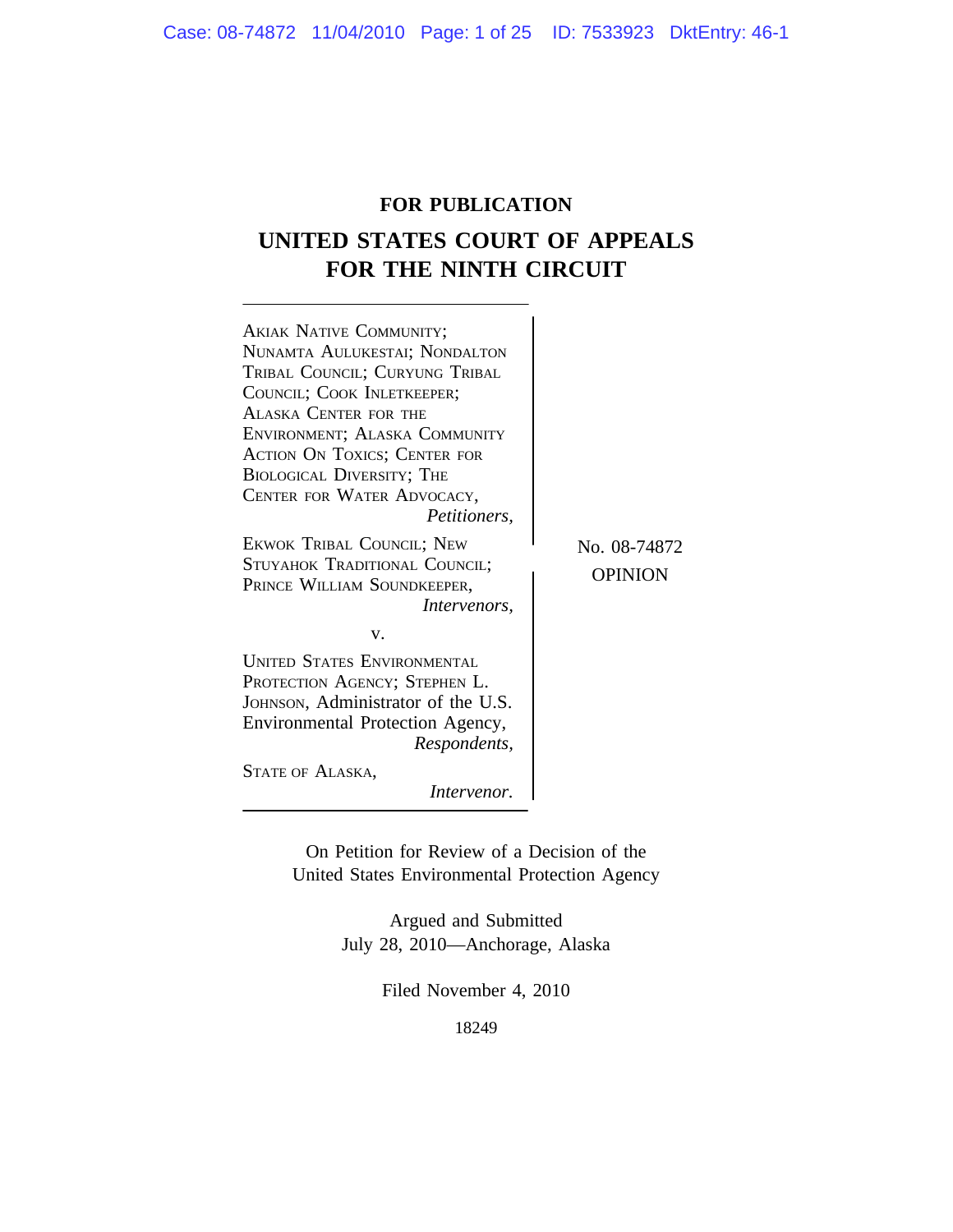Before: Mary M. Schroeder, Diarmuid F. O'Scannlain and Richard R. Clifton, Circuit Judges.

> Opinion by Judge Clifton; Dissent by Judge Schroeder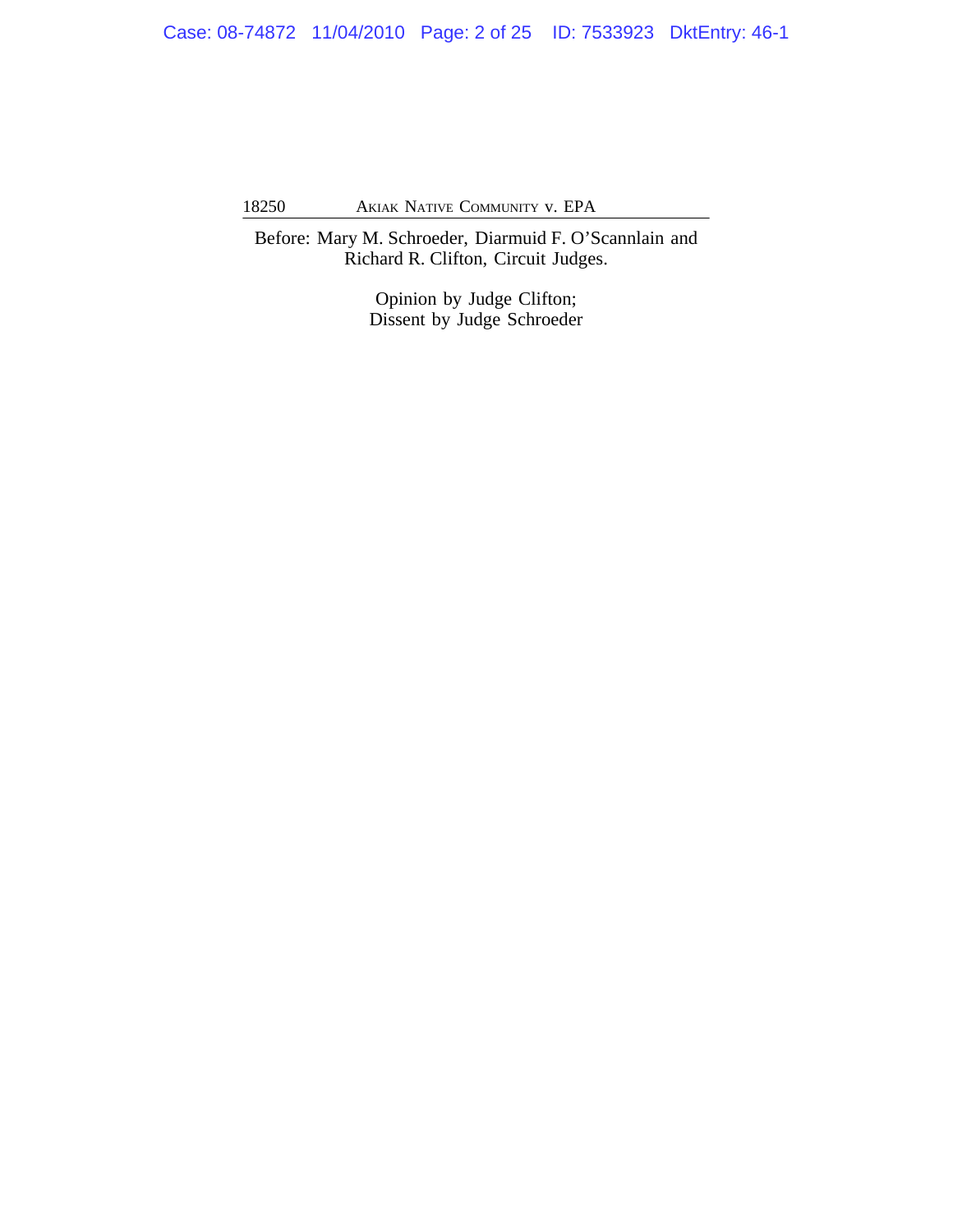### **COUNSEL**

Emily Anderson and Victoria Clark (argued), Trustees for Alaska, Anchorage, Alaska, for the petitioners and petitionerintervenors.

John C. Cruden and Kenneth C. Amaditz (argued), United States Department of Justice, Washington, D.C., for the respondents.

Daniel S. Sullivan and Cameron M. Leonard (argued), State of Alaska, Fairbanks, Alaska, for the respondent-intervenor.

## **OPINION**

CLIFTON, Circuit Judge:

Petitioner Akiak Native Community and other petitioners and intervenors (collectively "Petitioners" or "Akiak") seek review of the approval by the United States Environmental Protection Agency ("EPA") of the State of Alaska's application to assume responsibility for administration of portions of the National Pollutant Discharge Elimination System ("NPDES"), pursuant to section 402(b) of the Clean Water Act ("CWA"), 33 U.S.C. § 1342(b). Petitioners contend that the EPA did not adequately ensure (1) that Alaska state law will provide the same opportunities for judicial review of permitting decisions as required by federal law, (2) that the State has the necessary enforcement tools to abate permit violations, and (3) that subsistence resources will be protected as mandated by the Alaskan National Interest Lands Conservation Act ("ANILCA"), 16 U.S.C. § 3101 *et seq*. We conclude that the EPA's decision to transfer authority to the State of Alaska was not arbitrary or capricious. Accordingly, we deny the petition for review.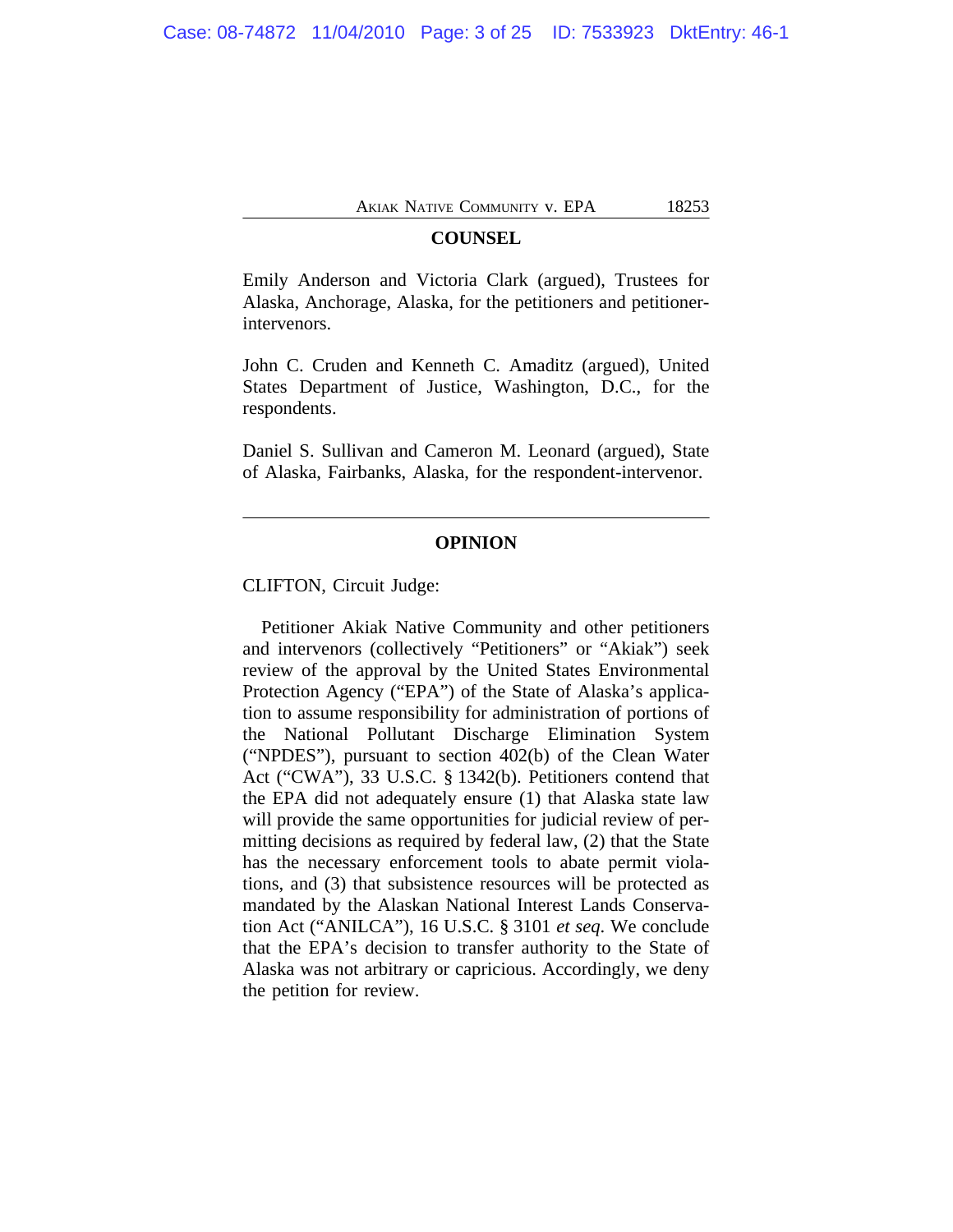## **I. Background**

The NPDES program was established as part of the CWA to regulate the discharge of pollutants into the navigable waters of the United States. 33 U.S.C. § 1342. The EPA initially administered the NPDES permitting program in each state, but the CWA expressly provides that permitting authority shall be transferred to state officials upon a showing that the state has met the specified criteria for transfer. *Id*. § 1342(b); *see also id.* § 1251(b) ("It is the policy of Congress that the Stat[e] . . . implement the permit progra[m] under sectio[n] 1342 . . . of this title."). "If authority is transferred, then state officials—-not the federal EPA—-have the primary responsibility for reviewing and approving NPDES discharge permits, albeit with continuing EPA oversight." *Nat'l Ass'n of Home Builders v. Defenders of Wildlife ("Home Builders")*, 551 U.S. 644, 650 (2007). As of this time, 46 states, including Alaska, have been authorized to administer the NPDES program. *See* U.S. Environmental Protection Agency, NPDES State Program Status, http://cfpub.epa.gov/npdes/statestats. cfm (last visited Oct. 26, 2010).

Section 402(b) of the CWA sets forth the approval process and criteria by which the EPA must evaluate state program applications. 33 U.S.C. § 1342(b); *see also* 40 C.F.R. § 123.1. In its application, a state must submit "a full and complete description of the program it proposes to establish and administer under State law." 33 U.S.C. § 1342(b). A state must also certify "that the laws of such State . . . provide adequate authority to carry out the described program." *Id*. The EPA "shall approve" each state application "unless [the EPA] determines that adequate authority does not exist" under State law to perform nine specified categories of functions in connection with the state's administration of the NPDES program. *Id*. § 1342(b)(1)-(9). "If the criteria are met, the transfer must be approved." *Home Builders*, 551 U.S. at 651.

Once a state's program has been approved, permitting authority is given to the state, but the EPA retains oversight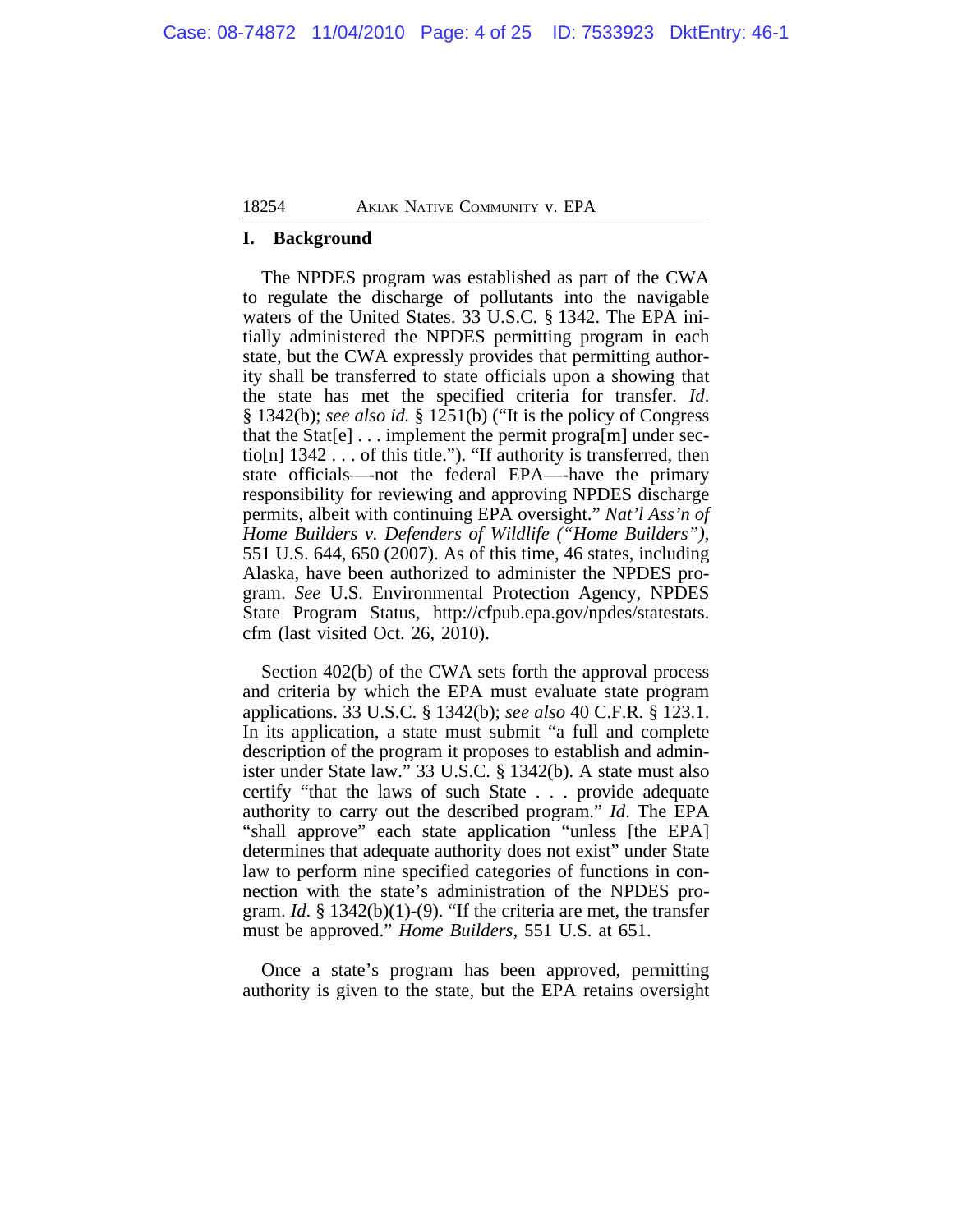over the state program and it may object to any individual permit if it does not comply with the requirements of the CWA. 33 U.S.C.  $\S 1342(d)(2)(B)$ . Additionally, if a state is not administering its permitting program in accordance with the CWA, the EPA may withdraw its approval of the program as a whole. *Id*. § 1342(c)(3).

The State of Alaska initially submitted an application to the EPA in 2006 to administer a state program, referred to as the Alaska Pollutant Discharge Elimination System ("APDES"). The EPA deemed this application incomplete. The State resubmitted its application on May 1, 2008, and the EPA, on finding the application complete, held a 60-day notice and comment period beginning on June 18, 2008. The EPA also held three public hearings in Alaska. After receiving comments, the EPA published a Response to Comments document.

The EPA approved the State of Alaska's application to administer the APDES program on October 31, 2008, finding the proposed program met all the requirements of section 402(b) of the CWA. The permitting program was delegated to the State on November 7, 2008, with the State assuming control over the program in four phases beginning in 2008 and ending in 2011.**<sup>1</sup>**

Akiak filed a timely petition for review. The State of Alaska moved to intervene in support of the EPA and the Ekwok Tribal Council and others moved to intervene in support of Petitioners. The motions to intervene were granted.

**<sup>1</sup>**The State's APDES program will not entirely replace the EPA. Under the terms of the EPA's approval, the federal agency will retain NPDES permitting authority and primary enforcement responsibility for the biosolids program; facilities operating in the Denali National Park and Preserve pursuant to Alaska Statehood Act Section 11; facilities discharging in Indian Country as defined in 18 U.S.C. § 1151; facilities operating outside state waters (three miles offshore); and facilities with CWA section 301(h) waivers.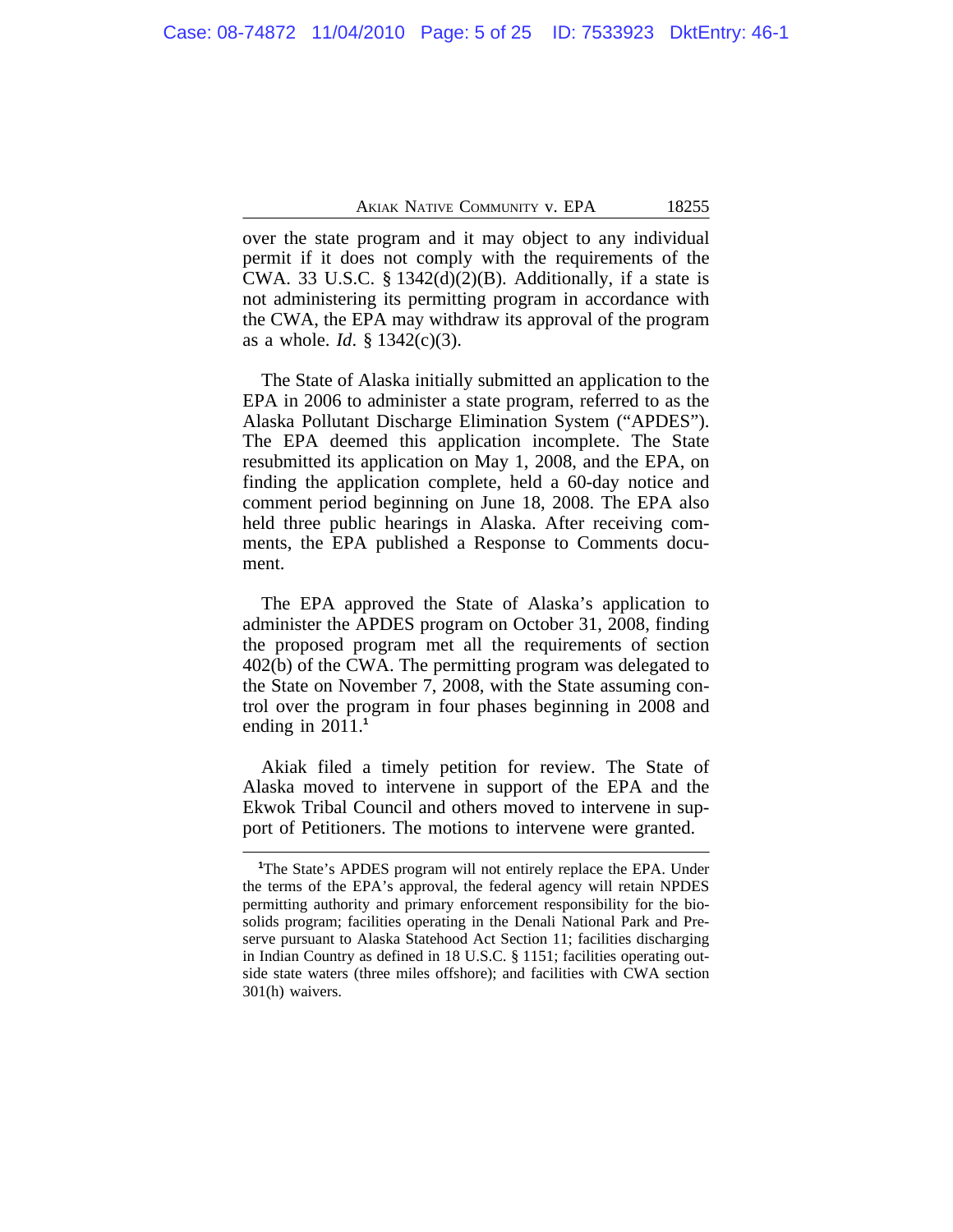## **II. Discussion**

Challenges to EPA actions under section 509(b) of the CWA, 33 U.S.C. § 1369(b), are reviewed under the arbitrary and capricious standard of the Administrative Procedure Act. *Am. Mining Cong. v. EPA*, 965 F.2d 759, 763 (9th Cir. 1992). "Review under the arbitrary and capricious standard is deferential; we will not vacate an agency's decision unless it has relied on factors which Congress had not intended it to consider, entirely failed to consider an important aspect of the problem, offered an explanation for its decision that runs counter to the evidence before the agency, or is so implausible that it could not be ascribed to a difference in view or the product of agency expertise." *Home Builders*, 551 U.S. at 658 (internal quotation marks omitted).

## **A. Judicial Review**

**[1]** The CWA mandates that the EPA encourage "[p]ublic participation in development, revision, and enforcement of any regulation." 33 U.S.C. § 1251(e). Before transferring the NPDES program to a state, the CWA requires, as one of the nine criteria a state must meet for transfer of the NPDES program, that a state has the ability to "abate violations of the permit or the permit program, including civil and criminal penalties and other ways and means of enforcement." *Id*. § 1342(b)(7). The implementing regulations regarding transfer of the NPDES program specify that:

All states that administer or seek to administer a program under this part shall provide an opportunity for judicial review in State Court of the final approval or denial of permits by the State that is sufficient to provide for, encourage, and assist public participation in the permitting process. A State will meet this standard if State law allows an opportunity for judicial review that is the same as that available to obtain judicial review in federal court of a federally-issued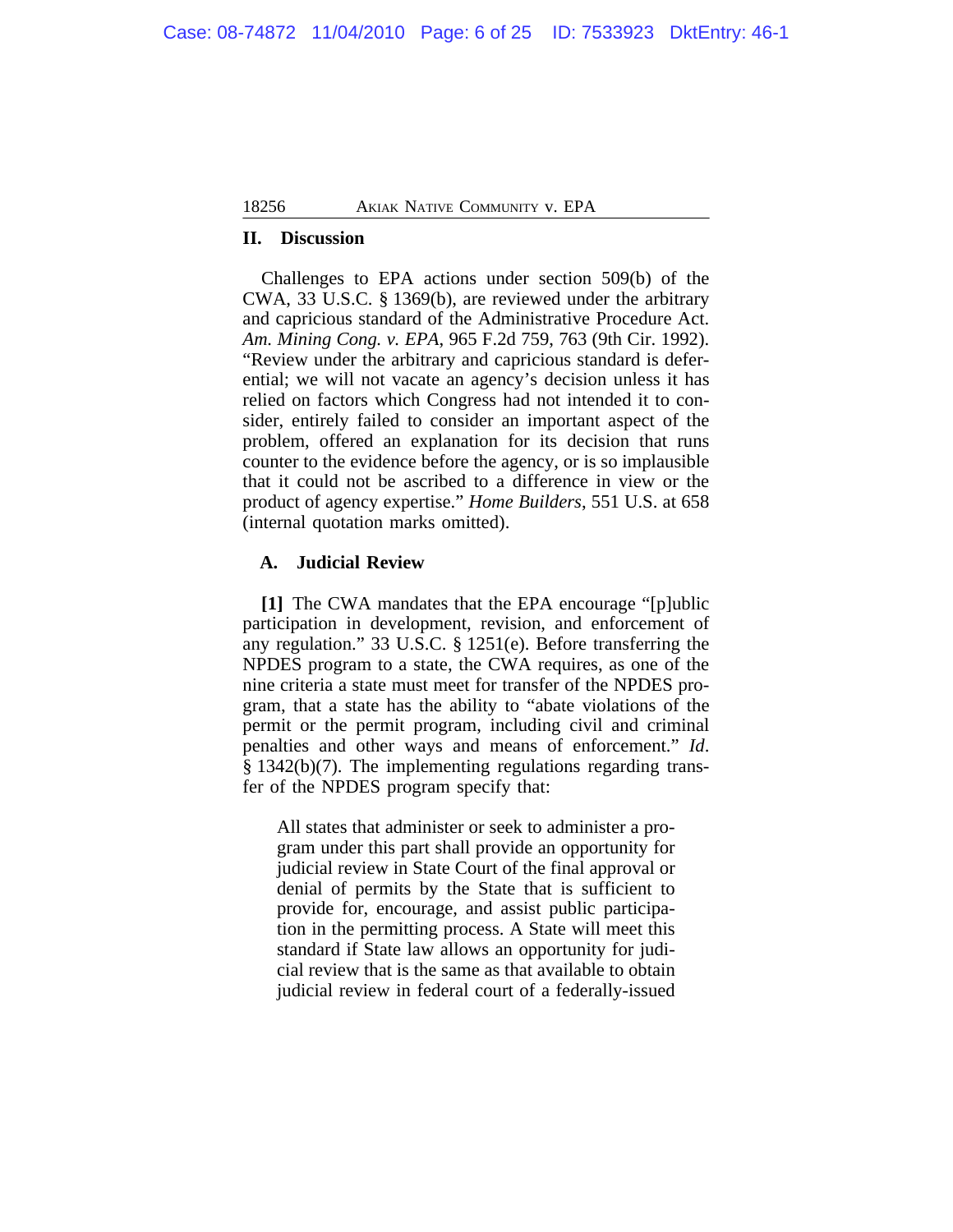NPDES permit (see § 509 of the Clean Water Act). A State will not meet this standard if it narrowly restricts the class of persons who may challenge the approval or denial of permits (for example, if only the permittee can obtain judicial review, if persons must demonstrate injury to a pecuniary interest in order to obtain judicial review, or if persons must have a property interest in close proximity to a discharge or surface waters in order to obtain judicial review.)

## 40 C.F.R. § 123.30.**<sup>2</sup>**

Akiak and the EPA disagree over the meaning of this regulation. Petitioners argue that the language sets forth two specific standards that stem from the general mandate to promote public participation in the permitting process. They contend that the regulation requires that a state program provide "an opportunity for judicial review that is the same as that available to obtain judicial review under federal law," and they point to the regulation's reference to section 509 of the CWA, 33 U.S.C. § 1369, to argue that a state must provide the federal standard for awards of attorney's fees in public interest suits before the NPDES program may be transferred.

The Supreme Court, in order to protect citizen involvement in public interest suits, has established a federal fee-shifting "dual standard" that directs courts to award attorney's fees to a prevailing plaintiff in normal circumstances, but only to a prevailing defendant if the action was "frivolous, unreason-

**<sup>2</sup>** Judicial review of permitting decisions is not discussed in section 402(b) of the CWA, the section of the statute providing the criteria by which the EPA must evaluate a state's program application. 33 U.S.C. § 1342(b). Judicial review was addressed in an amendment of the implementing regulation for section 402(b) after the EPA became aware of standing requirements in certain states that had the potential to inhibit citizens' access to judicial review of permit decisions. *See* 61 Fed. Reg. 20,972-74 (May 8, 1996).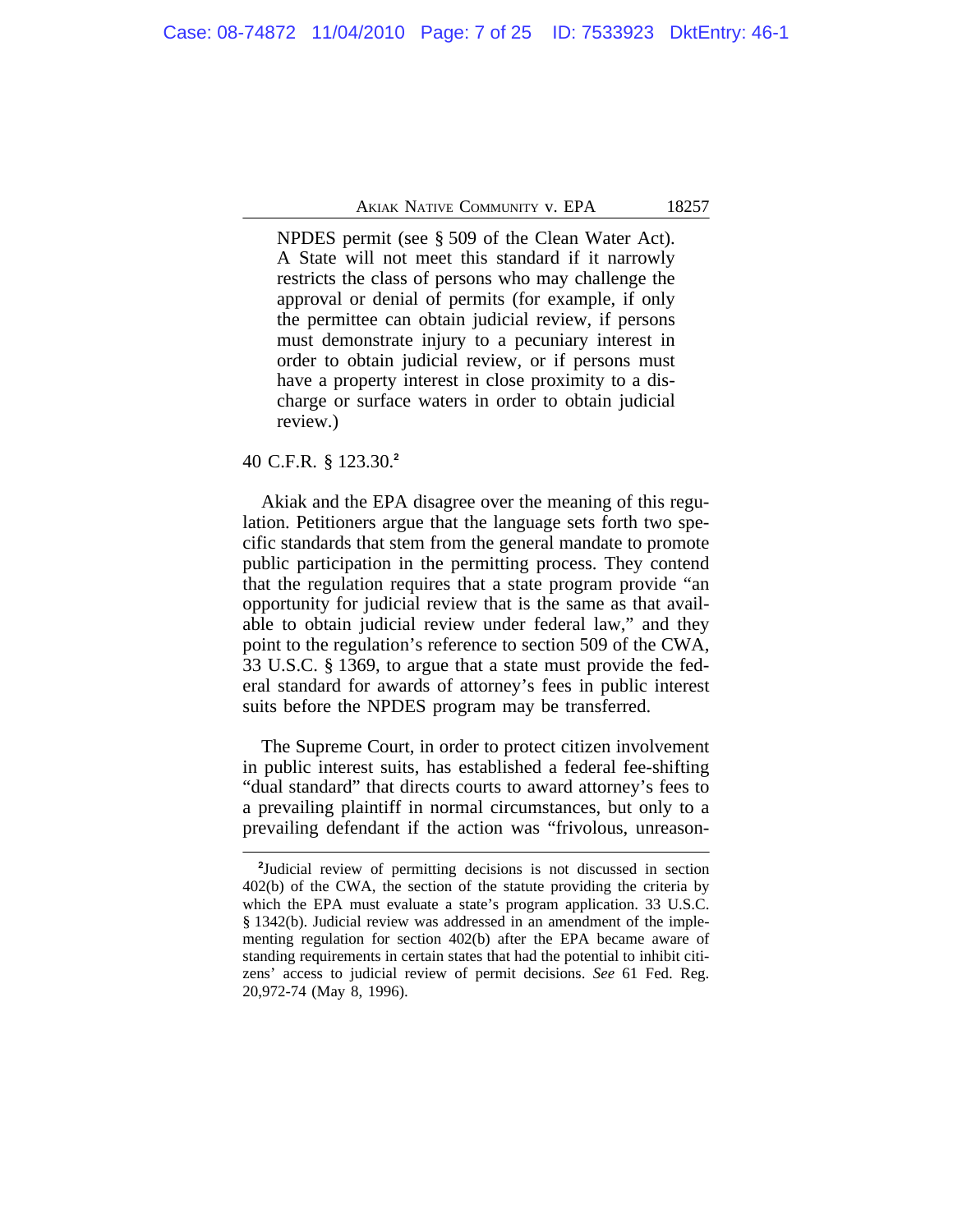able, or groundless, or [if the] plaintiff continued to litigate after it clearly became so." *Christiansburg Garment Co. v. EEOC*, 434 U.S. 412, 422 (1978). Under this standard, an unsuccessful plaintiff who acted in good faith is generally not at risk of having to pay the other side's attorney's fees. The language of section 509 of the CWA does not specifically set forth a dual standard for attorney's fees, for it states that "the court may award costs of litigation (including reasonable attorney and expert witness fees) to any prevailing or substantially prevailing party whenever it determines that such award is appropriate." 33 U.S.C. § 1369(b)(3). We have interpreted section 509 to require the *Christiansburg* "dual standard," however. *See Saint John's Organic Farm v. Gem County Mosquito Abatement Dist.*, 574 F.3d 1054, 1063-64, n.1 (9th Cir. 2009). Thus an unsuccessful challenge under section 509 brought in federal court will ordinarily not result in a fee award against the plaintiff who brought the challenge.

In contrast, Alaska has a "loser pays" rule, a system sometimes described as the "English rule," to govern the award of attorney's fees for civil actions in state court. *See* Alaska Stat. § 09.60.010; Alaska R. Civ. P. 82(a). Petitioners argue that the Alaska "loser pays" system of attorney fee-shifting does not provide citizens the same opportunities for judicial review as are available under federal law because public interest plaintiffs will be deterred in at least some instances by the risk of being liable for substantial sums under the "loser pays" rule in state court.

**[2]** The EPA disagrees with Akiak's interpretation of the regulation, arguing that 40 C.F.R. § 123.30 establishes a general standard for evaluating state programs with its language calling for judicial review that is "sufficient to provide for, encourage, and assist public participation in the permitting process." The EPA contends that the following two sentences of the regulation, quoted above, identify state rules that are defined as acceptable and unacceptable. The EPA interprets these sentences to offer a safe harbor for what is permissible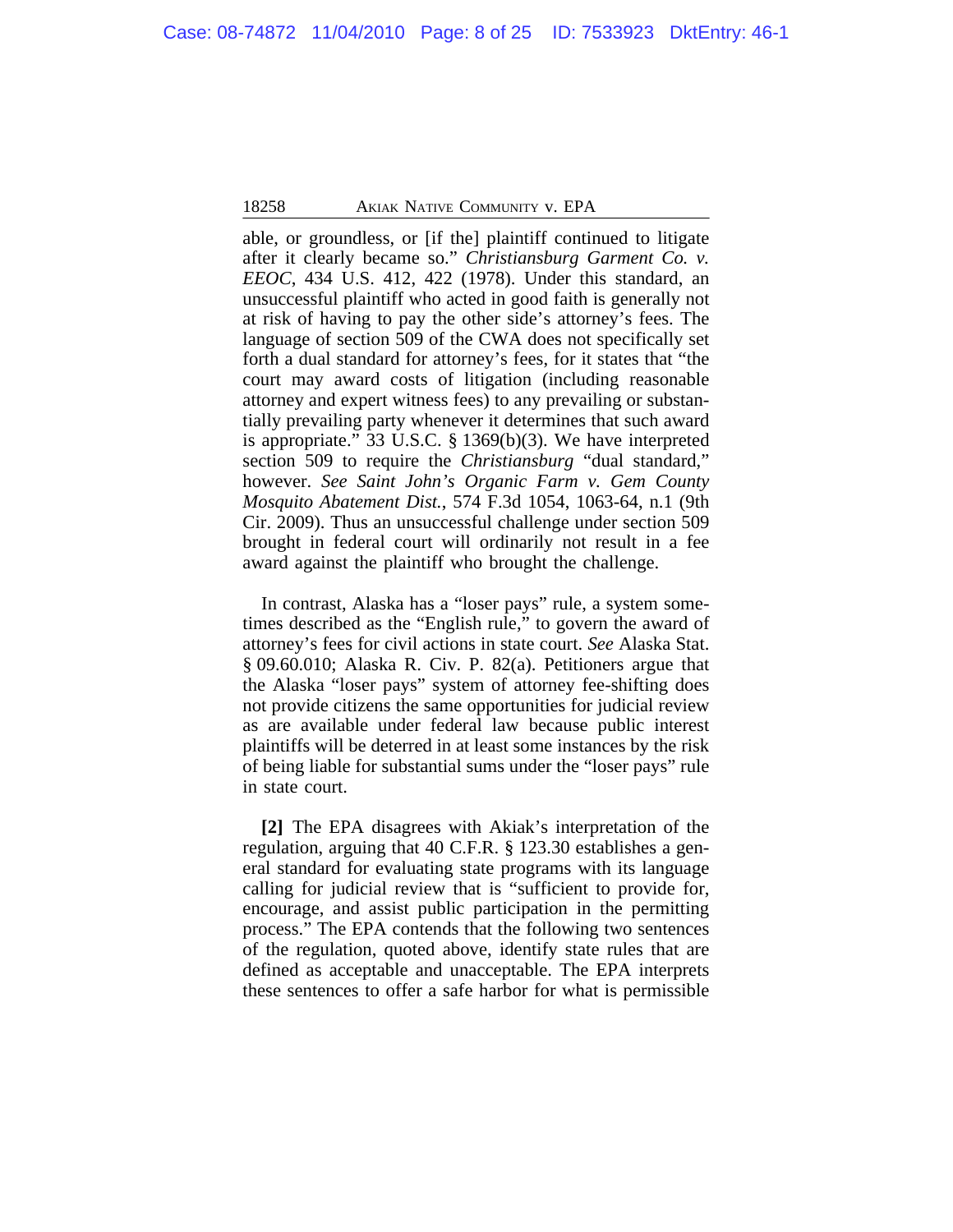(i.e., an opportunity for judicial review in the given state's court that is the same as that available in federal court) and an explicit statement of something that is impermissible (a narrow restriction on who may challenge the approval or denial of permits). Between those extremes, according to the EPA, is a range of possible state judicial review procedures that are not identical to those in section 509 of the CWA, but do not narrowly restrict the class of persons who may challenge permitting decisions. Under the EPA's interpretation of the regulation, providing an opportunity for judicial review equal to that available in federal court is defined to be acceptable, but is not necessarily required. If judicial review of a permitting decision by the State is less than what would be available in federal court, the EPA argues that the agency can exercise its discretion in determining whether the state program meets the general standard.

**[3]** The EPA's interpretation is the more logical reading of the regulation. The regulation says that a State program will be acceptable if it is subject to judicial review equal to that available to challenge a federal permit decision; it does not say that a State program will not be acceptable if it is not. Even if we concluded that the regulation were ambiguous, the EPA's interpretation of its own regulation is entitled to deference under the standard established in *Auer v. Robbins*, 519 U.S. 452, 461 (1997) (agency's interpretation of its own regulations is "controlling unless plainly erroneous or inconsistent with the regulations" (internal quotation marks omitted)).

**[4]** The question that remains is whether the State of Alaska's program meets the general standard of ensuring it will "provide for, encourage, and assist public participation in the permitting process," as required by 40 C.F.R. § 123.30. The EPA decided that the State of Alaska's proposed program, though perhaps not subject to exactly the same opportunity for judicial review that is available for a federally-issued permit, still provides for meaningful public participation in the permitting process. We conclude that the EPA's determina-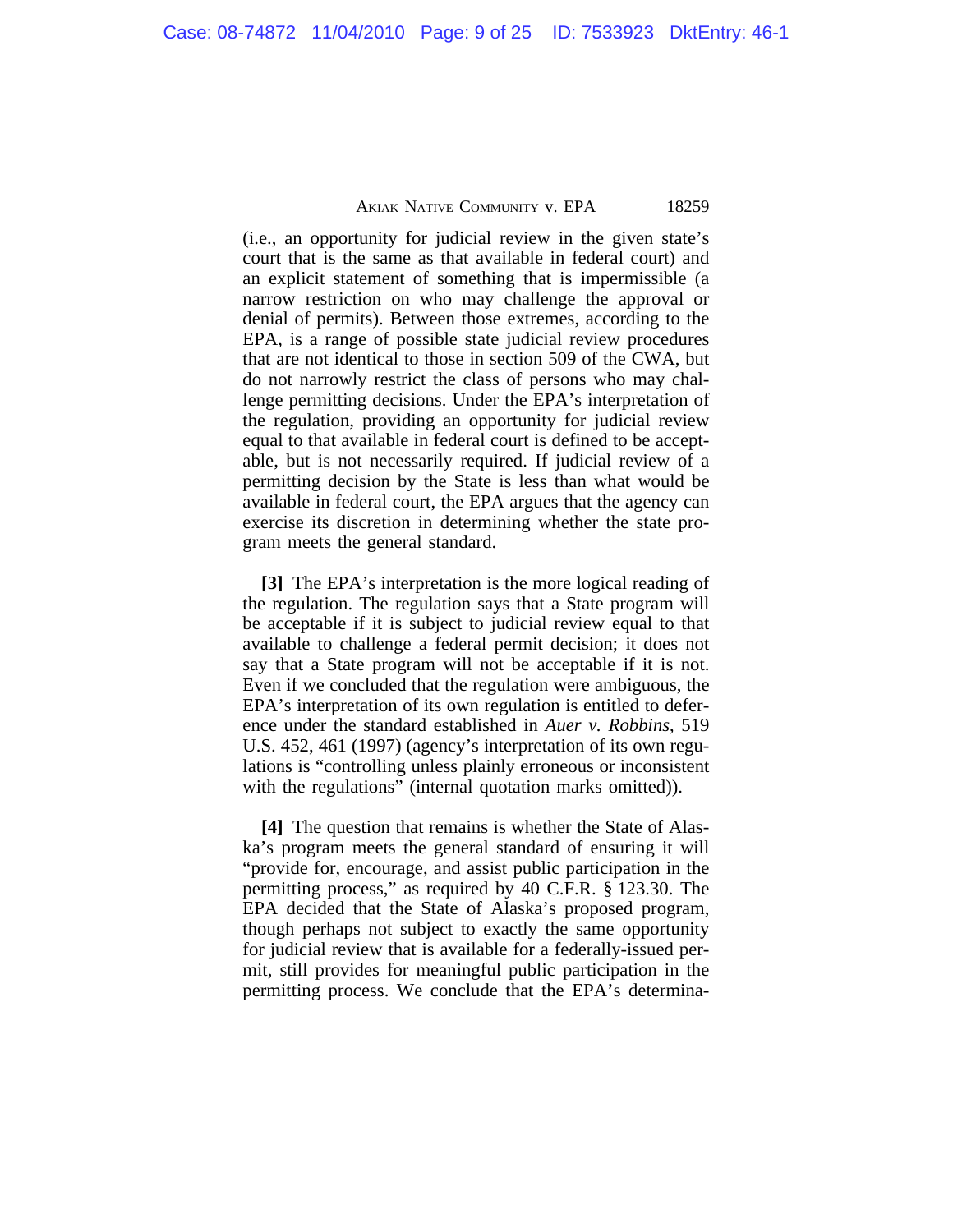tion was not arbitrary or capricious. Petitioners have not demonstrated that there will be an inadequate opportunity for public participation if the state assumes the responsibility for the relevant portions of the NPDES program.

Petitioners' challenge has focused on the potential impact of Alaska's unusual provisions regarding the award of attorney's fees. As already noted, Alaska has, generally speaking, adopted a "loser pays" rule for attorney's fees. Examined closely, though, it turns out that Alaska law is not quite that simple. Further, it is very difficult to say what impact the application of Alaska law would actually have on public participation and on the availability of judicial review if the State is allowed to assume responsibility for the NPDES program. Alaska law on this subject has been in flux.

Alaska Rule of Civil Procedure 82 establishes the feeshifting approach for state trial courts under which "the prevailing party in a civil case shall be awarded attorney's fees." **3**

(Text continued on page 18262)

(b) Amount of Award.

(1) The court shall adhere to the following schedule in fixing the award of attorney's fees to a party recovering a money judgment in a case:

|       | Judgment<br>and, if<br>Awarded,<br>Prejudgment<br>Interest | Contested<br>With Trial | Contested<br>Without<br>Trial | Non-<br>Contested |
|-------|------------------------------------------------------------|-------------------------|-------------------------------|-------------------|
| First | \$25,000                                                   | 20%                     | 18%                           | 10%               |
| Next  | \$75,000                                                   | 10%                     | 8%                            | 3%                |
| Next  | \$400,000                                                  | 10%                     | 6%                            | 2%                |
| Over  | \$500,000                                                  | 10%                     | 2%                            | 1%                |

**<sup>3</sup>**Rule 82 of the Alaska Rules of Civil Procedure provides:

<sup>(</sup>a) Allowance to Prevailing Party. Except as otherwise provided by law or agreed to by the parties, the prevailing party in a civil case shall be awarded attorney's fees calculated under this rule.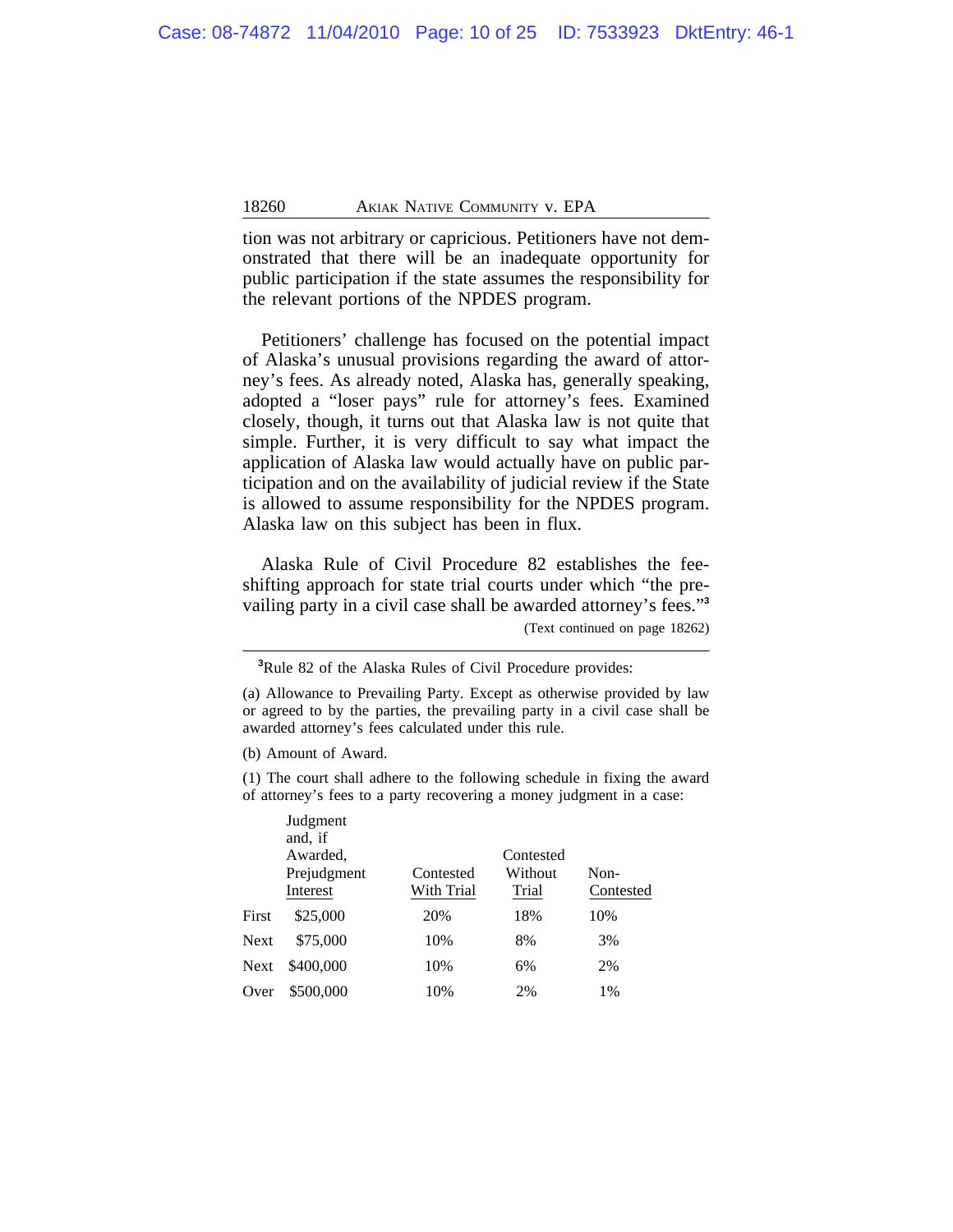(2) In cases in which the prevailing party recovers no money judgment, the court shall award the prevailing party in a case which goes to trial 30 percent of the prevailing party's reasonable actual attorney's fees which were necessarily incurred, and shall award the prevailing party in a case resolved without trial 20 percent of its actual attorney's fees which were necessarily incurred. The actual fees shall include fees for legal work customarily performed by an attorney but which was delegated to and performed by an investigator, paralegal or law clerk.

(3) The court may vary an attorney's fee award calculated under subparagraph  $(b)(1)$  or  $(2)$  of this rule if, upon consideration of the factors listed below, the court determines a variation is warranted by:

- (A) the complexity of the litigation;
- (B) the length of trial;

(C) the reasonableness of the attorneys' hourly rates and the number of hours expended;

(D) the reasonableness of the number of attorneys used;

(E) the attorneys' efforts to minimize fees;

(F) the reasonableness of the claims and defenses pursued by each side;

(G) vexatious or bad faith conduct;

(H) the relationship between the amount of work performed and the significance of the matters at stake;

(I) the extent to which a given fee award may be so onerous to the non-prevailing party that it would deter similarly situated litigants from the voluntary use of the courts;

(J) the extent to which the fees incurred by the prevailing party suggest that they had been influenced by considerations apart from the case at bar, such as a desire to discourage claims by others against the prevailing party or its insurer; and

(K) other equitable factors deemed relevant.

If the court varies an award, the court shall explain the reasons for the variation.

(4) Upon entry of judgment by default, the plaintiff may recover an award calculated under subparagraph  $(b)(1)$  or its reasonable actual fees which were necessarily incurred, whichever is less. Actual fees include fees for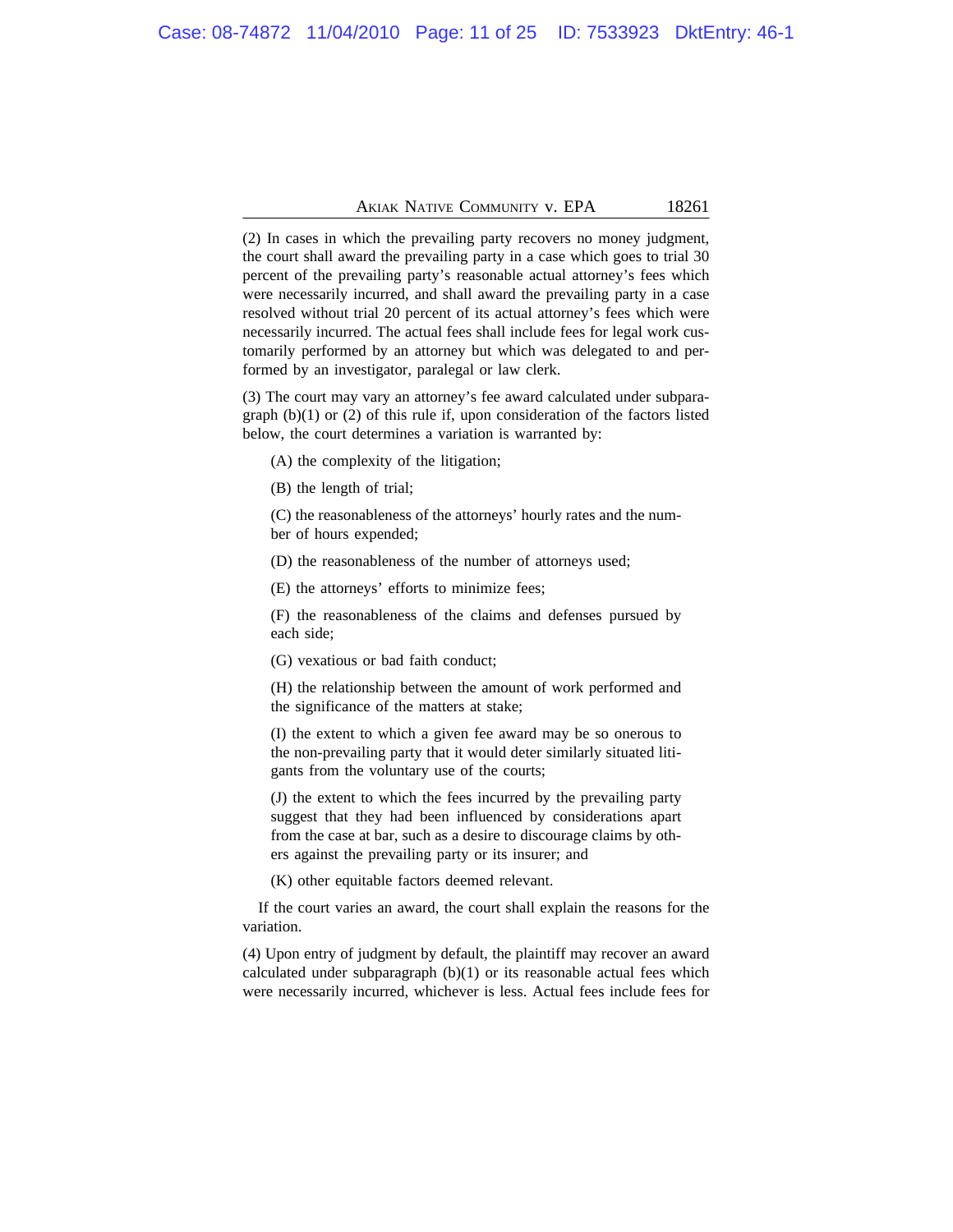However, Rule 82(b)(3) provides that the court may vary an attorney's fee award based upon eleven identified factors. Of particular relevance to the current case are the factors listed in subsection (I) "the extent to which a given fee award may be so onerous to the non-prevailing party that it would deter

legal work performed by an investigator, paralegal, or law clerk, as provided in subparagraph (b)(2).

(c) Motions for Attorney's Fees. A motion is required for an award of attorney's fees under this rule or pursuant to contract, statute, regulation, or law. The motion must be filed within 10 days after the date shown in the clerk's certificate of distribution on the judgment as defined by Civil Rule 58.1. Failure to move for attorney's fees within 10 days, or such additional time as the court may allow, shall be construed as a waiver of the party's right to recover attorney's fees. A motion for attorney's fees in a default case must specify actual fees.

(d) Determination of Award. Attorney's fees upon entry of judgment by default may be determined by the clerk. In all other matters the court shall determine attorney's fees.

(e) Equitable Apportionment Under AS 09.17.080. In a case in which damages are apportioned among the parties under AS 09.17.080, the fees awarded to the plaintiff under  $(b)(1)$  of this rule must also be apportioned among the parties according to their respective percentages of fault. If the plaintiff did not assert a direct claim against a third-party defendant brought into the action under Civil Rule 14(c), then

(1) the plaintiff is not entitled to recover the portion of the fee award apportioned to that party; and

(2) the court shall award attorney's fees between the third-party plaintiff and the third-party defendant as follows:

(A) if no fault was apportioned to the third-party defendant, the third-party defendant is entitled to recover attorney's fees calculated under (b)(2) of this rule;

(B) if fault was apportioned to the third-party defendant, the third-party plaintiff is entitled to recover under (b)(2) of this rule 30 or 20 percent of that party's actual attorney's fees incurred in asserting the claim against the third-party defendant.

(f) Effect of Rule. The allowance of attorney's fees by the court in conformance with this rule shall not be construed as fixing the fees between attorney and client.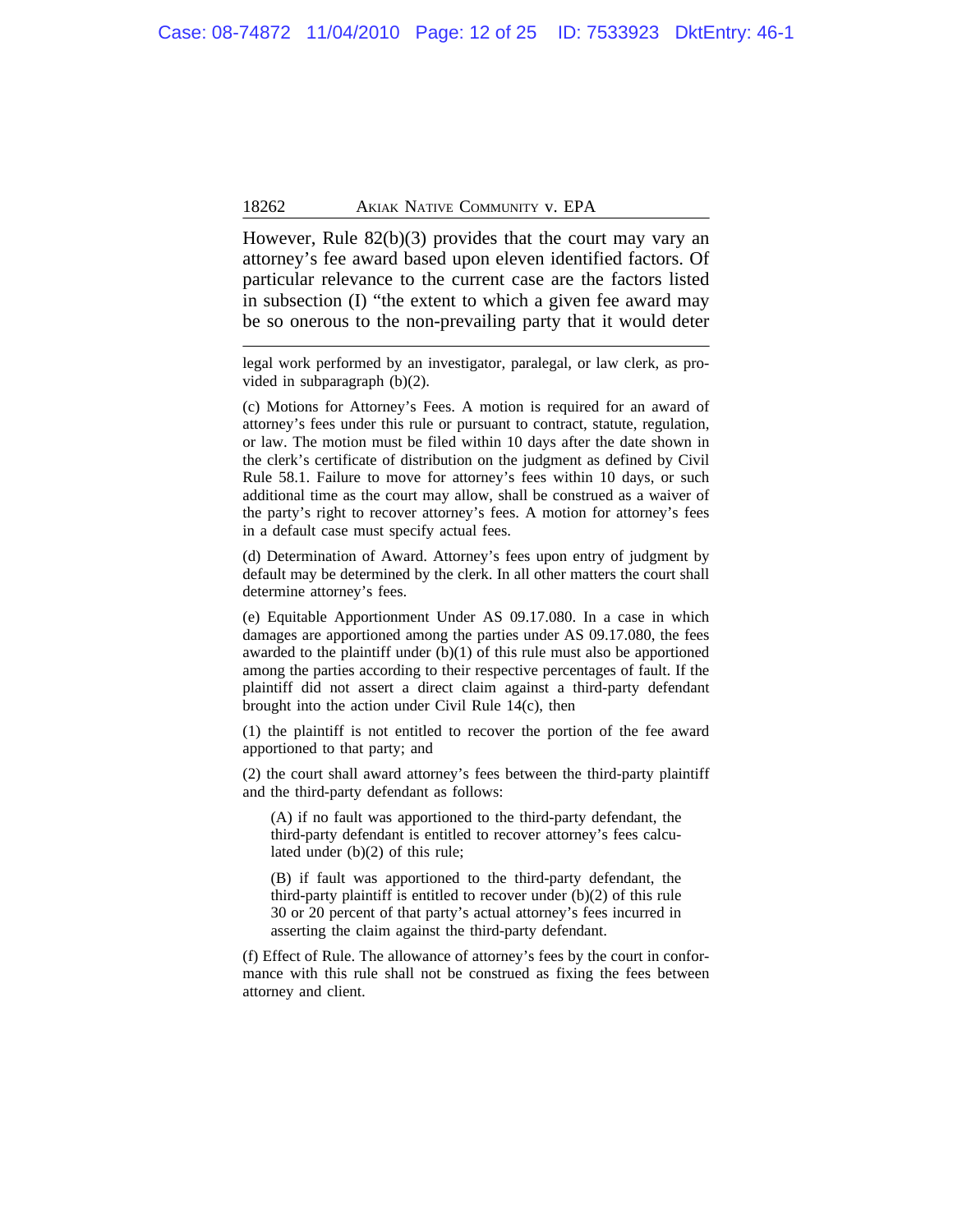similarly situated litigants from the voluntary use of the courts," and subsection (K) "other equitable factors deemed relevant."

For many years Alaska courts recognized a limited public interest exception to Rule 82 which applied in cases where: "(1) the case was designed to effectuate strong public policies; (2) numerous people would benefit if the litigant succeeded; (3) only a private party could be expected to bring the suit; and (4) the litigant lacked sufficient economic incentive to bring suit." *Matanuska Elec. Ass'n, Inc. v. Rewire the Bd.*, 36 P.3d 685, 696 (Alaska 2001). This exception allowed an award of full attorney's fees for a prevailing public interest plaintiff and denied an award of attorney's fees to a prevailing defendant if the public interest plaintiff litigated in good faith. *See Anchorage v. McCabe*, 568 P.2d 986, 990 (Alaska 1977); *Gilbert v. State*, 526 P.2d 1131, 1136 (Alaska 1974).

In 2003, the Alaska Legislature enacted House Bill 145, which barred courts from relying on the public interest litigant exception and the four factors identified by the Alaska Supreme Court and quoted above. *See* Alaska Stat. § 09.60.010(b); ch. 86, § 2, SLA 2003. The Alaska Supreme Court upheld the validity of HB 145, concluding that it was "valid insofar as it abrogates the public interest exception developed by the decisions of this court." *State v. Native Vill. of Nunapitchuk*, 156 P.3d 389, 404 (Alaska 2007). The court also acknowledged that "a limiting interpretation should be given [to] Rule  $82(b)(3)(K)$  relating to the use of 'other equitable factors' to vary a fee award . . . [such] that courts must take care to avoid using this equitable power as an indirect means of accomplishing what HB 145 has now disallowed." *Id*. at 405.

However, the court also noted that HB 145 did not modify the text of Rule 82. *Id*. It stated that HB 145 "ma[de] no change to subsection  $(b)(3)(I)$  [and] [t]his subsection continues to apply to all cases, without discriminating between those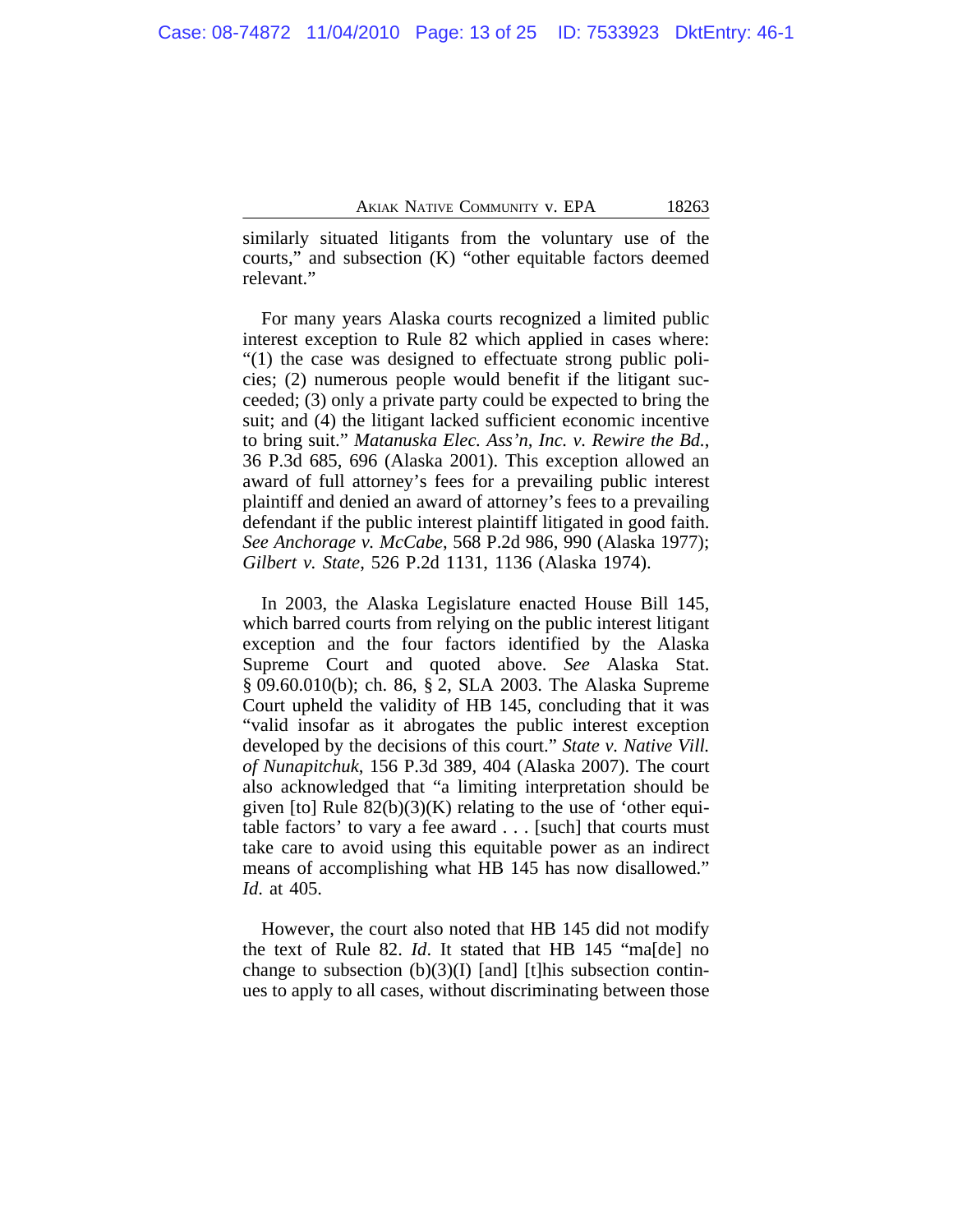brought for self-interested reasons and those intended to effectuate public policies." *Id*. at 406. The court concluded:

[A]lthough HB 145 abrogates, in part, the public interest litigant exception, litigants advancing public interest claims may still, on a case-by-case basis, be shielded from awards of attorney's fees under Rule  $82(b)(3)(1)$  for much the same reason that we accepted when we first adopted the exception in its original protective form: awarding fees in public interest cases may deter citizens from litigating questions of general public concern.

#### *Id.* (internal quotation marks and footnote omitted).

At this time, there is scant evidence of how, in practice, attorney's fees have been assessed in public interest cases following the passage of HB 145 and the Alaska Supreme Court's interpretation of the act in *Nunapitchuk*.

To further complicate the question before us, Rule 82 only applies to trial courts in Alaska. Appeals from administrative agencies—the form which challenges to permits issued by the state would presumably take—are governed by Alaska Rule of Appellate Procedure 508(e), which provides that "[a]ttorney's fees may be allowed in an amount to be determined by the court." **4** *See Stalnaker v. Williams*, 960 P.2d 590, 597 (Alaska 1998) ("A superior court hearing an appeal from an administrative agency awards attorney's fees under

**<sup>4</sup>**Rule 508(e) of the Alaska Rules of Appellate Procedure provides, in full:

<sup>(</sup>e) Attorney's Fees. Attorney's fees may be allowed in an amount to be determined by the court. If such an allowance is made, the clerk shall issue an appropriate order awarding fees at the same time that an opinion or an order under Rule 214 is filed. If the court determines that an appeal or cross-appeal is frivolous or that it has been brought simply for purposes of delay, actual attorney's fees may be awarded to the appellee or crossappellee.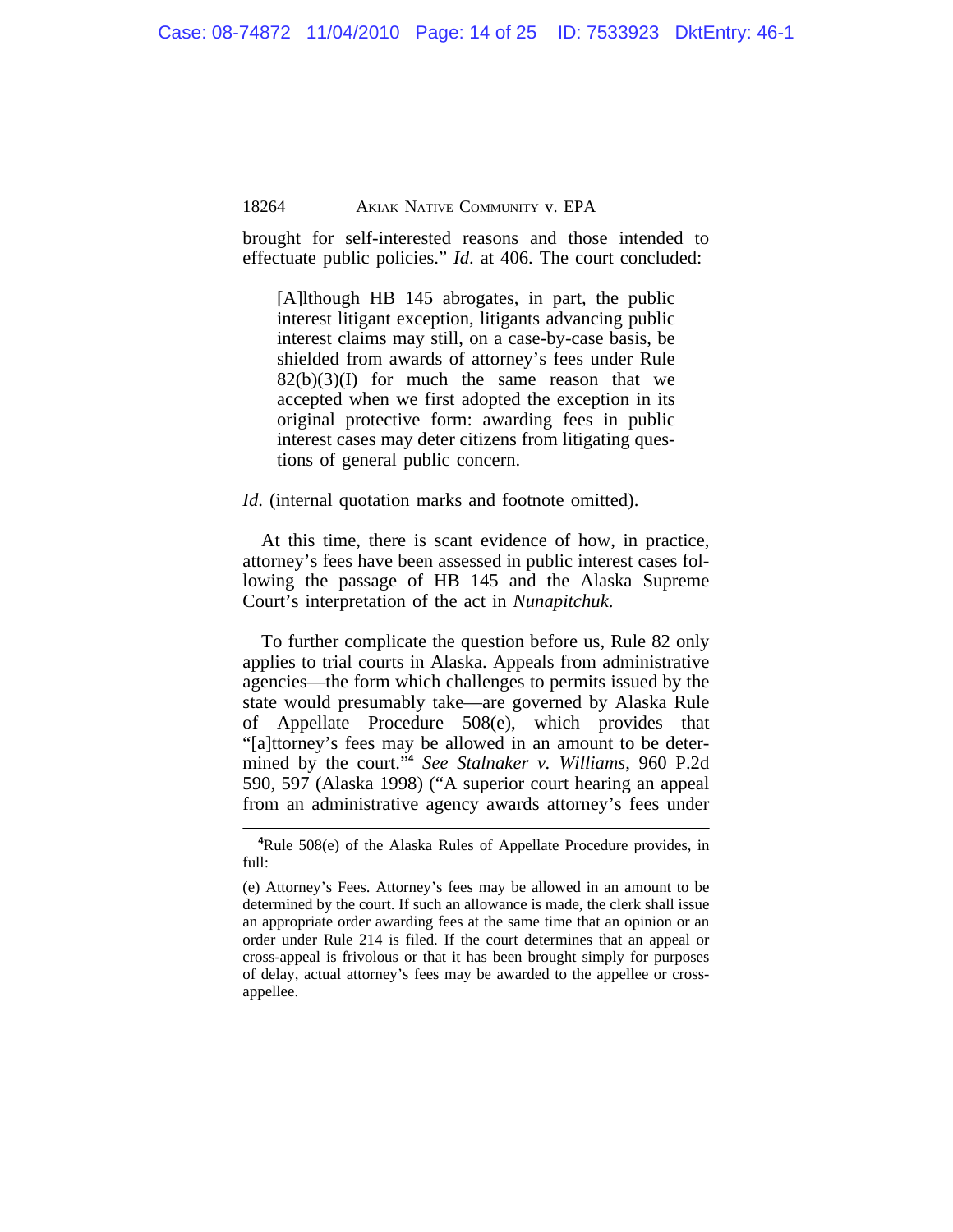Appellate Rule 508, not Civil Rule 82."). Rule 508 allows courts "broad discretion in awarding fees." *Miller v. Matanuska-Susitna Borough*, 54 P.3d 285, 293 (Alaska 2002). The Alaska Supreme Court previously held that Rule 82 provided a guideline for appellate courts to determine a "reasonable" award in cases where there has been no money judgment, *Carr-Gottstein Prop. v. State*, 899 P.2d 136, 148 (Alaska 1995), but that was before the enactment of HB 145 and the Alaska Supreme Court's interpretation of the act in *Nunapitchuk*. We do not know what Alaska courts will do about awarding fees for administrative appeals brought by public interest groups in the future or, more specifically, whether and to what extent HB 145 will have a deterrent effect on public participation in the APDES permitting process.

The State of Alaska did provide, as part of its application to assume control over the NPDES program, a program description in which it declared that it will not seek attorney's fees from permit challengers who pursue unsuccessful appeals "unless the appeal was frivolous or brought simply for purposes of delay." The State can be held to that pledge.

The State's pledge does not rule out the possibility of a fee application by an intervenor in litigation. Say, for example, that a permit issued by the State under the APDES program was challenged in Alaska courts by some public interest group, that the private party who obtained the permit intervened in the action, and the court affirmed the issuance of the permit without holding the challenge to be frivolous or interposed solely for delay. The State has pledged not to seek fees in such a circumstance, but that promise does not prevent the intervening private party from doing so. If the court were to award substantial fees to that party from the public interest group, future public interest challenges could be deterred. We have not, however, been presented with evidence that Alaska courts have in the past awarded substantial sums in attorney's fees to prevailing third-party intervenors.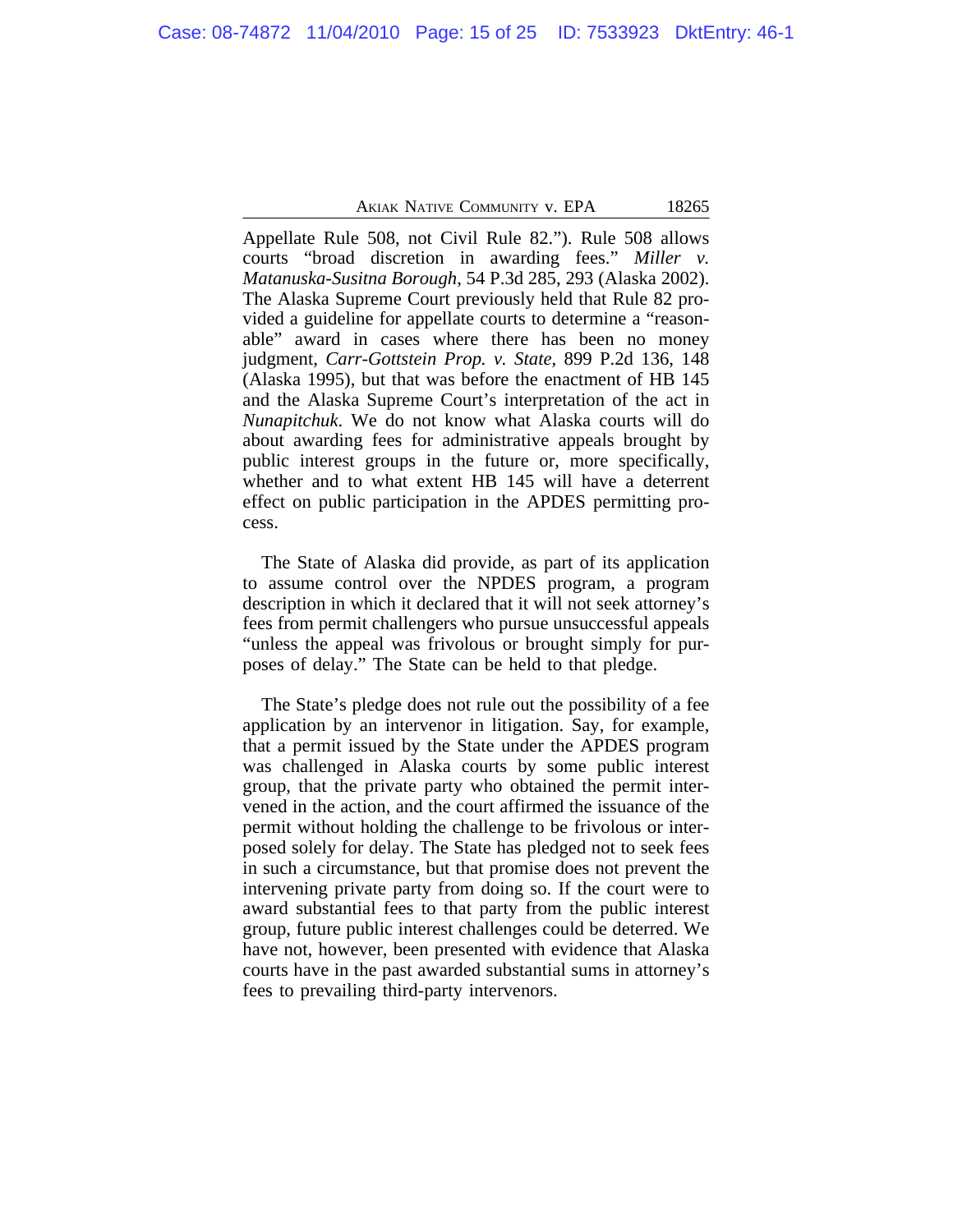The State also declared in its program description that "Rule 82(b)(3)(I) has particular relevance to consideration of any potential attorneys' fees award against litigants whose good faith appeal of an APDES permit proves unsuccessful." In effect, the State sought to reassure the EPA that the threat of fee awards against public interest permit challengers is not substantial enough to conclude that the opportunity for judicial review in Alaska courts would be effectively diminished.

**[5]** The EPA approved the APDES program as described in the State's application. Under the circumstances, although there is some uncertainty about the possibility of future attorney's fee awards, we cannot conclude that the EPA's decision was arbitrary or capricious. It was not unreasonable to conclude, based on what was known to EPA when it approved the application—or based on what we know now—that Alaska provides "an opportunity for judicial review in State Court of the final approval or denial of permits by the State that is sufficient to provide for, encourage, and assist public participation in the permitting process." 40 C.F.R. § 123.30.

We note, in particular, that in giving its approval, the EPA did not sign a blank check. The APDES program is subject to "continuing EPA oversight," and the EPA may withdraw its approval of the program should the EPA determine at any point that the APDES program does not meet the standards mandated in the CWA. *See Home Builders*, 551 U.S. at 650. Indeed, the statute expressly directs that should the EPA determine that "a State is not administering a program approved under [the CWA], [the EPA] shall so notify the State and, if appropriate corrective action is not taken within a reasonable time, not to exceed ninety days, [the EPA] shall withdraw approval of such program." 33 U.S.C. § 1342(c)(3). We assume that EPA will take this responsibility seriously.

## **B. Administrative Penalty Authority**

As noted above, section 402(b) of the CWA requires, as one of the nine criteria specified for the evaluation of a state's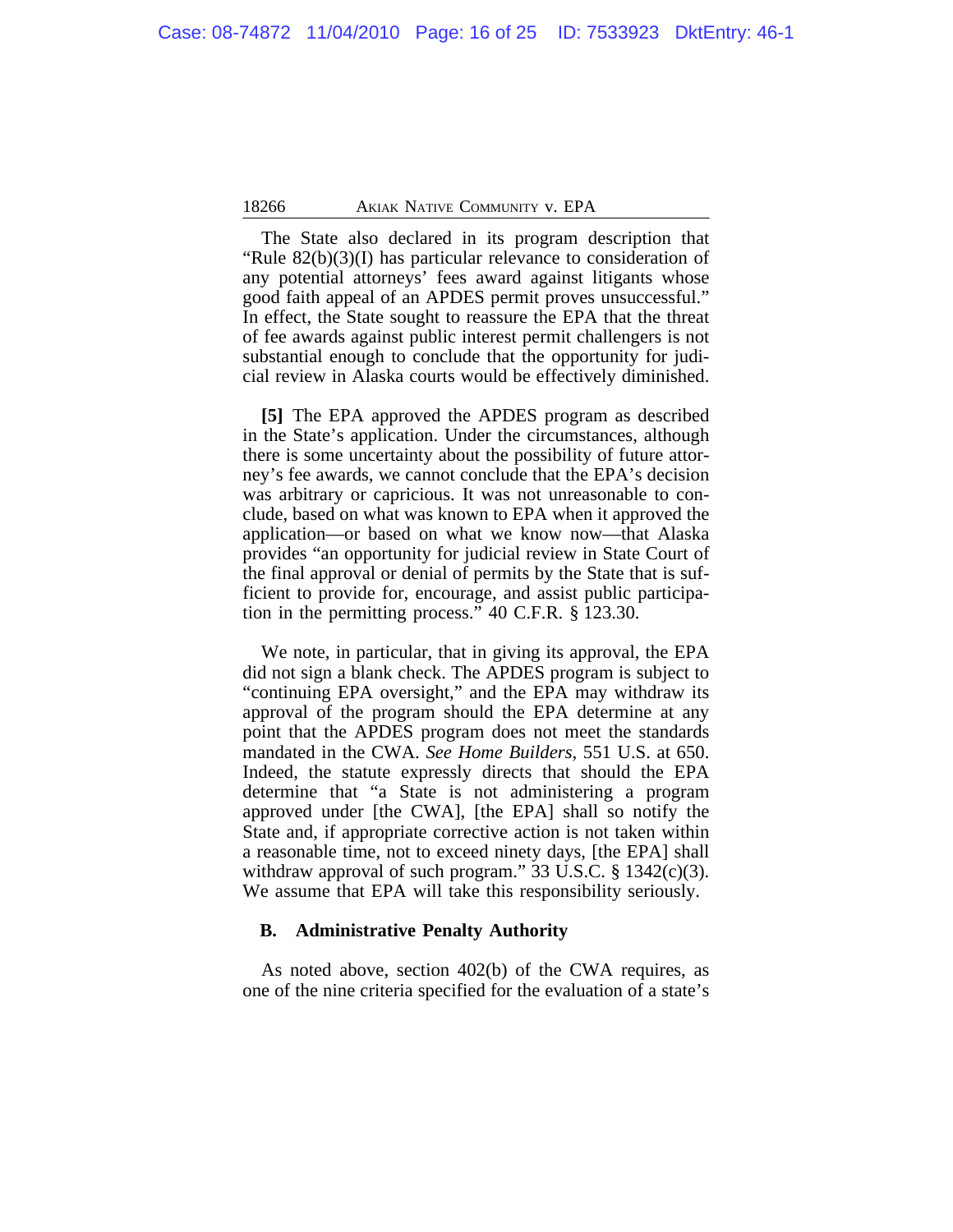proposed program, that the EPA determine whether such submitted program has adequate authority "to abate violations of the permit or the permit program, including civil and criminal penalties and other ways and means of enforcement." 33 U.S.C. § 1342(b)(7); *see also* 40 C.F.R. § 123.27.

Petitioners argue that the EPA failed to ensure that the State of Alaska had adequate enforcement tools to abate violations, as required by the CWA. Petitioners point to the fact that state officials lack the ability to assess civil penalties administratively. *See* Alaska Stat. § 46.03.760(e). Indeed, the State must initiate a legal proceeding to impose a civil penalty against a permit violator. *Id*. In contrast, under the CWA the EPA may assess civil penalties administratively without a court proceeding. 33 U.S.C. § 1319(g).

**[6]** There is no requirement in the CWA or its regulations that state officials have the authority to impose an administrative penalty, however. The language of the statute says nothing about administrative penalties, and the regulations provide that administrative assessment of penalties by a state are "not mandatory [but] highly recommended." 40 C.F.R. § 123.27(c) (Note). Given that the regulation explicitly says that administrative assessments are "not mandatory," the lack of authority to impose administrative penalties cannot by itself require the denial of the state's application. Moreover, the EPA has identified two other "highly recommended" means of enforcement: suing to recover costs related to remedial efforts and suing for compensation for environmental damage, 40 C.F.R. § 123.27.(c) (Note), both of which are expressly permitted by Alaska law. Alaska Stat. § 46.03.760. Since Alaska law enables the State to sue permit violators, there is no reason to conclude that Alaska lacks adequate enforcement remedies.

## **C. ANILCA**

Petitioners also argue that the EPA failed to uphold the federal government's duty under ANILCA to protect subsistence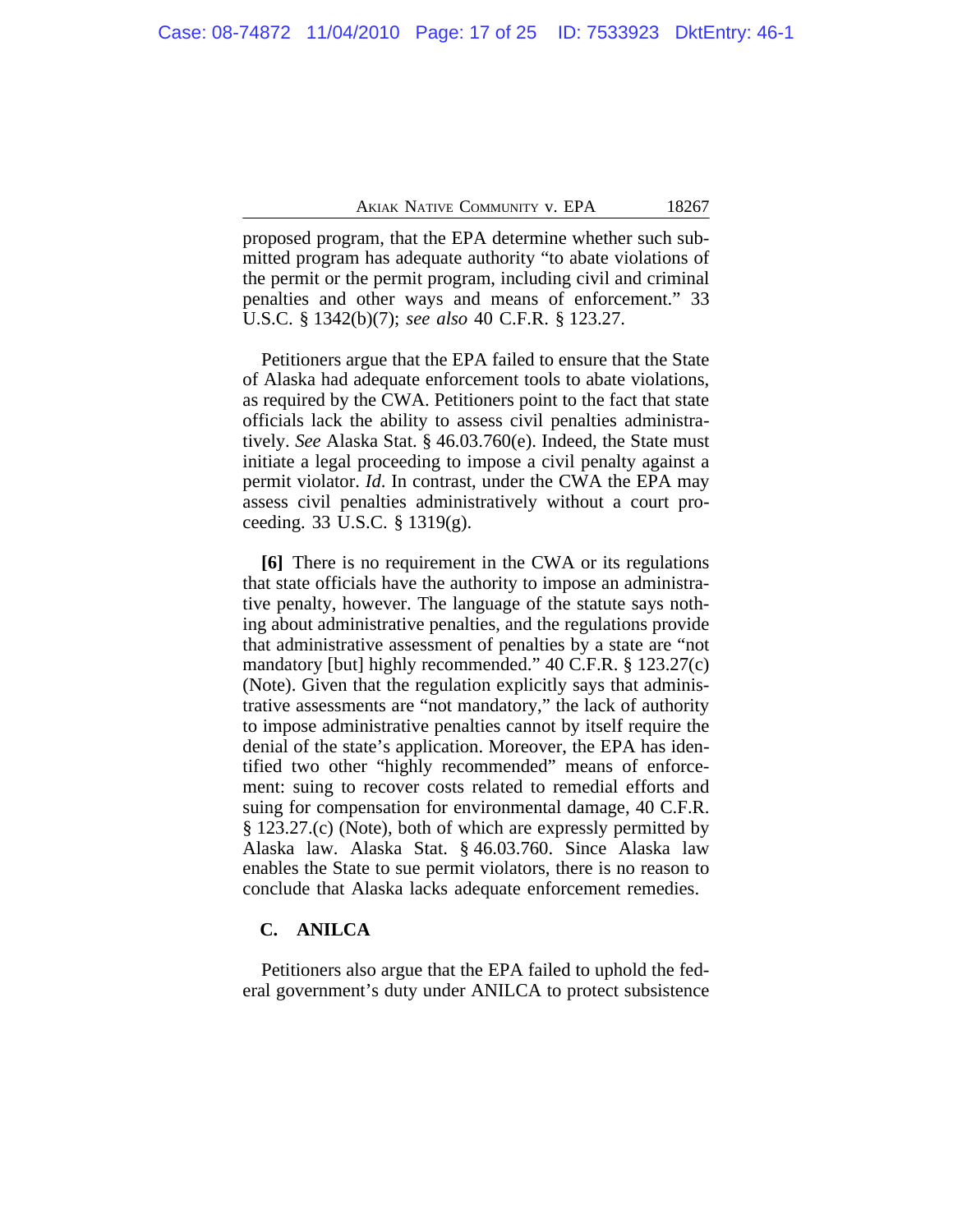resources in Alaska's navigable waters. ANILCA was enacted in 1980 with the "primary purpose . . . to complete the allocation of federal lands in the State of Alaska." *Amoco Prod. Co. v. Vill. of Gambell, AK*, 480 U.S. 531, 549 (1987). By asserting control over federal public lands in Alaska, Congress aimed to "provide the opportunity for rural residents engaged in a subsistence way of life to continue to do so," among other purposes. 16 U.S.C. § 3101(c). The subsistence provisions of ANILCA, *id*. §§ 3111-3126, establish an administrative framework through which rural residents may be involved with the management of wildlife on public lands. *See id*. § 3111.

**[7]** Section 810 of ANILCA establishes a procedure for federal agencies to evaluate the effects of federal land use on subsistence resources. Specifically, section 810 provides in relevant part:

In determining whether to withdraw, reserve, lease, or otherwise permit the use, occupancy, or disposition of public lands under any provision of law authorizing such actions, the head of the Federal agency having primary jurisdiction over such lands or his designee shall evaluate the effect of such use, occupancy, or disposition on subsistence uses and needs, the availability of other lands for the purposes sought to be achieved, and other alternatives which would reduce or eliminate the use, occupancy, or disposition of public lands needed for subsistence purposes.

16 U.S.C. § 3120(a). Before performing any activity covered by section 810(a), the federal agency must provide notice and a hearing and must determine that "(A) such a significant restriction of subsistence uses is necessary, consistent with sound management principles for the utilization of the public lands, (B) the proposed activity will involve the minimal amount of public lands necessary to accomplish the purposes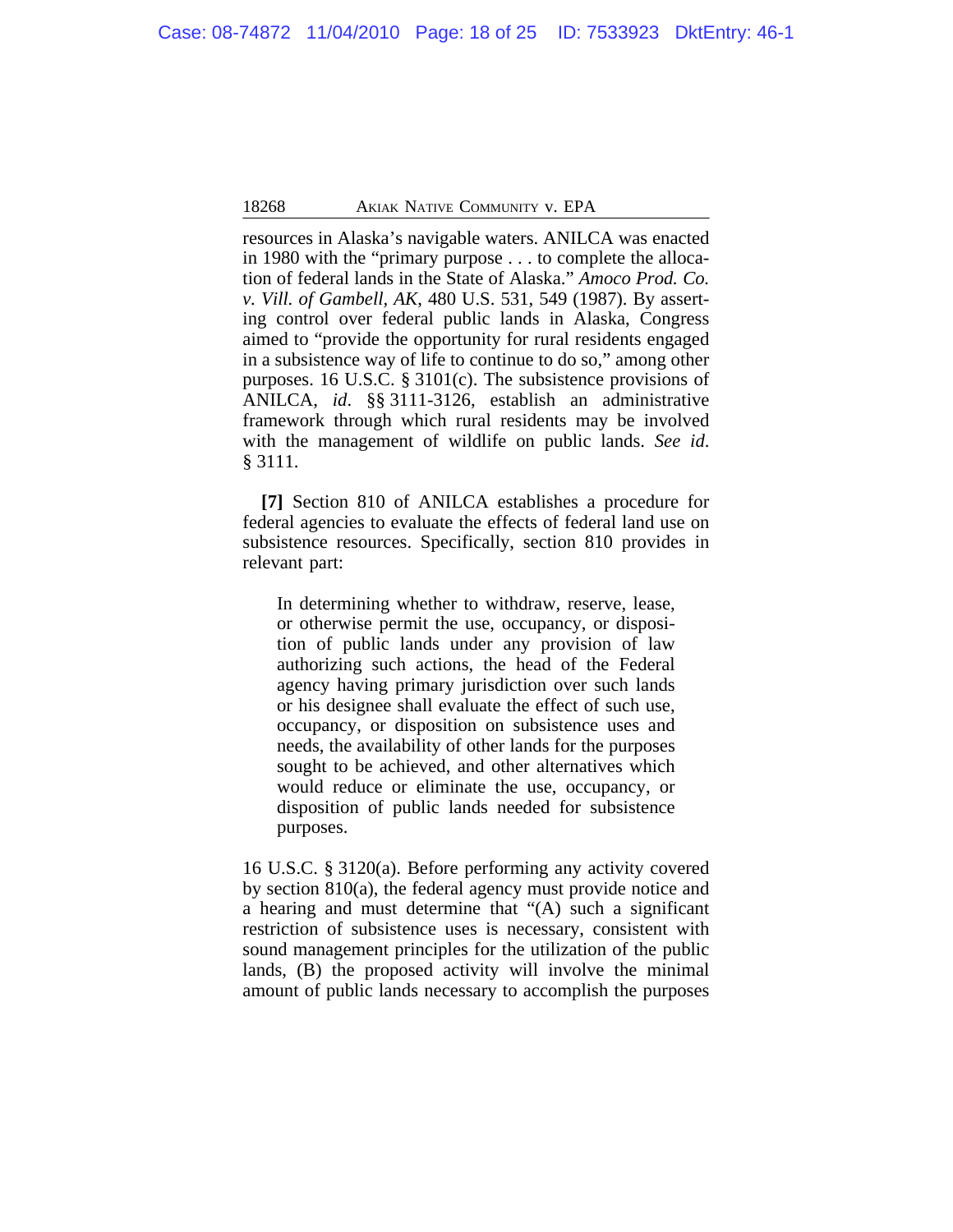of such use, occupancy, or other disposition, and (C) reasonable steps will be taken to minimize adverse impacts upon subsistence uses and resources resulting from such actions." *Id.* § 3120(a)(3).

The Supreme Court's recent decision in *Home Builders* provides guidance as to whether the EPA's transfer of the NPDES program to the State of Alaska triggers the requirement of a subsistence evaluation under ANILCA. In *Home Builders*, public interest groups challenged the EPA's transfer of the NPDES program to the State of Arizona, arguing that the EPA failed to consider the effects such transfer would have on endangered and threatened species under section 7(a) of the Endangered Species Act ("ESA"), 16 U.S.C. § 1536(a). 551 U.S. at 649. The Supreme Court held that requiring the EPA to comply with section 7(a) of the ESA would place the CWA and the ESA in conflict, for it would add a tenth criteria to the nine established criteria a state program must meet for transfer approval under section 402(b) of the CWA, 33 U.S.C. § 1342(b). *Id*. at 663-64. The Court noted that "§ 402(b) does not just set forth *minimum* requirements for the transfer of permitting authority; it affirmatively mandates that the transfer 'shall' be approved if the specified criteria are met." *Id*. at 663. The Court concluded that requiring compliance with section 7(a) would "effectively repeal § 402(b)'s statutory mandate by engrafting a tenth criterion onto the CWA." *Id*.

**[8]** Requiring the EPA to consider section 810 of ANILCA would also add a tenth criterion to the CWA's requirements and therefore alter section 402(b)'s statutory command. As the Court states in *Home Builders*, "[w]hile a later enacted statute . . . can sometimes operate to amend or even repeal an earlier statutory provision (such as the CWA), repeals by implication are not favored and will not be presumed unless the intention of the legislature to repeal is clear and manifest." *Id*. at 662 (internal quotation marks omitted). The EPA's transfer of the NPDES program to the State of Alaska therefore does not trigger a subsistence evaluation under ANILCA.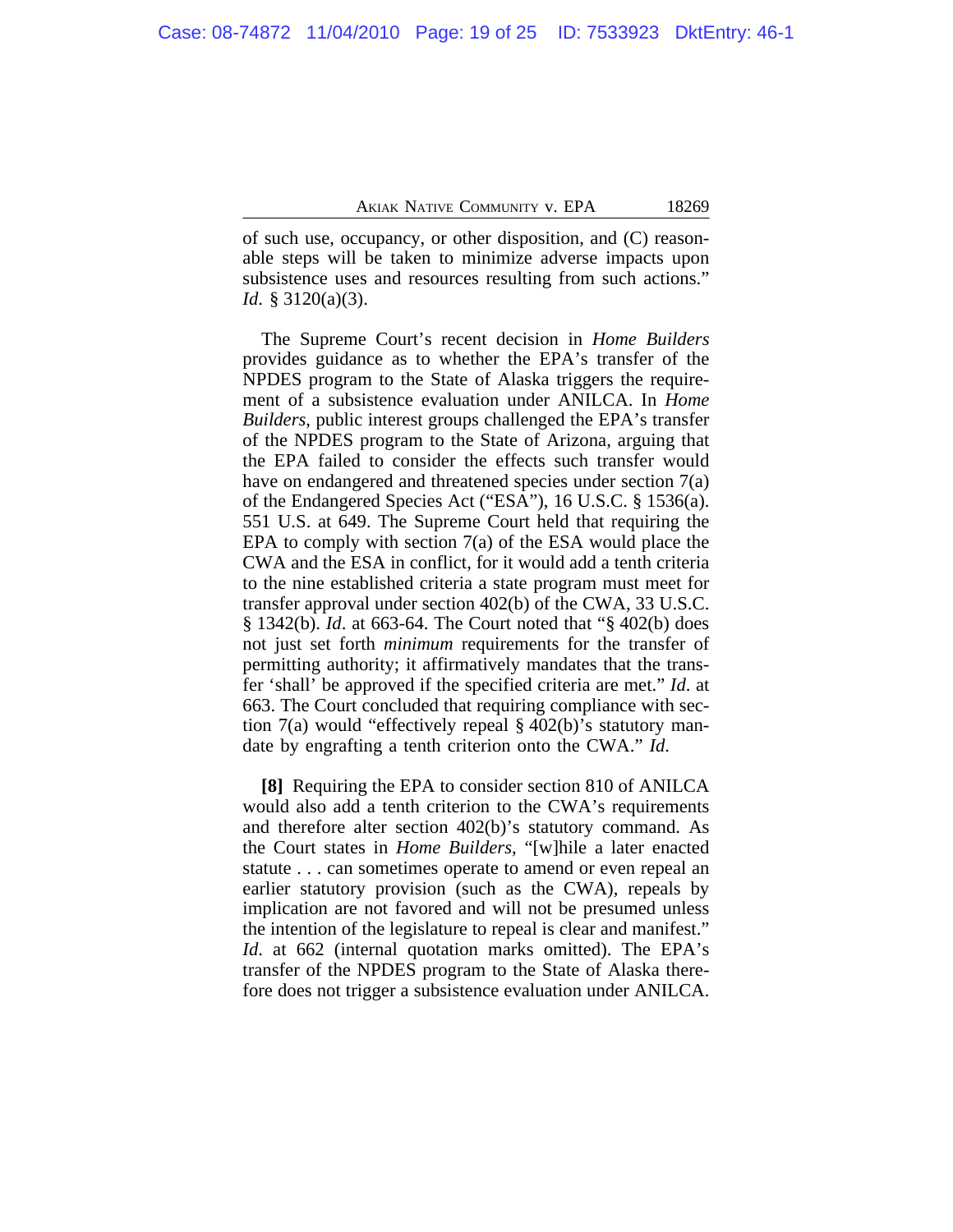Akiak argues that the CWA should not be interpreted to repeal ANILCA's subsistence protection mandates because CWA is a statute of general application and ANILCA is a specific statute. *See Morton v. Mancari*, 417 U.S. 535, 550-51 (1974) ("Where there is no clear intention otherwise, a specific statute will not be controlled or nullified by a general one, regardless of the priority of enactment."). The Supreme Court made the distinction between general and specific statutes in *Morton*, however, by noting that the Indian preference statute was specific because it "appl[ied] to a very specific situation," while the Indian Reorganization Act was of "general application." *Id*. at 550. Here, the CWA is the more specific statute with regard to the transfer of the NPDES permitting program because it lists specific criteria for the EPA to consider when evaluating a state program application for transfer of authority, while ANILCA does not address either the transfer from the EPA to a state or the NPDES program as a whole.

Furthermore, there is no indication that the EPA was required to conduct subsistence evaluations under ANILCA when it previously retained authority over the NPDES program before transferring it to the State of Alaska. Indeed, the EPA does not have "primary jurisdiction" over "public lands" in Alaska, and that is what triggers the application of ANILCA under section 810(a). From a reading of the statute, it appears that ANILCA applies specifically to federal land management agencies. *See* 16 U.S.C. § 3102(12) ("The term 'Secretary' means the Secretary of the Interior, except that when such term is used with respect to any unit of the National Forest System, such term means the Secretary of Agriculture."); *Id*. § 3112(3) (declaring as part of the "Congressional statement of policy" that "[f]ederal land managing agencies, in managing subsistence activities on the public lands . . . shall cooperate with adjacent landowners and land managers"); *Id.* § 3120(d) (noting that after performing the subsistence evaluation mandated by section 810, "the head of the appropriate Federal agency may manage or dispose of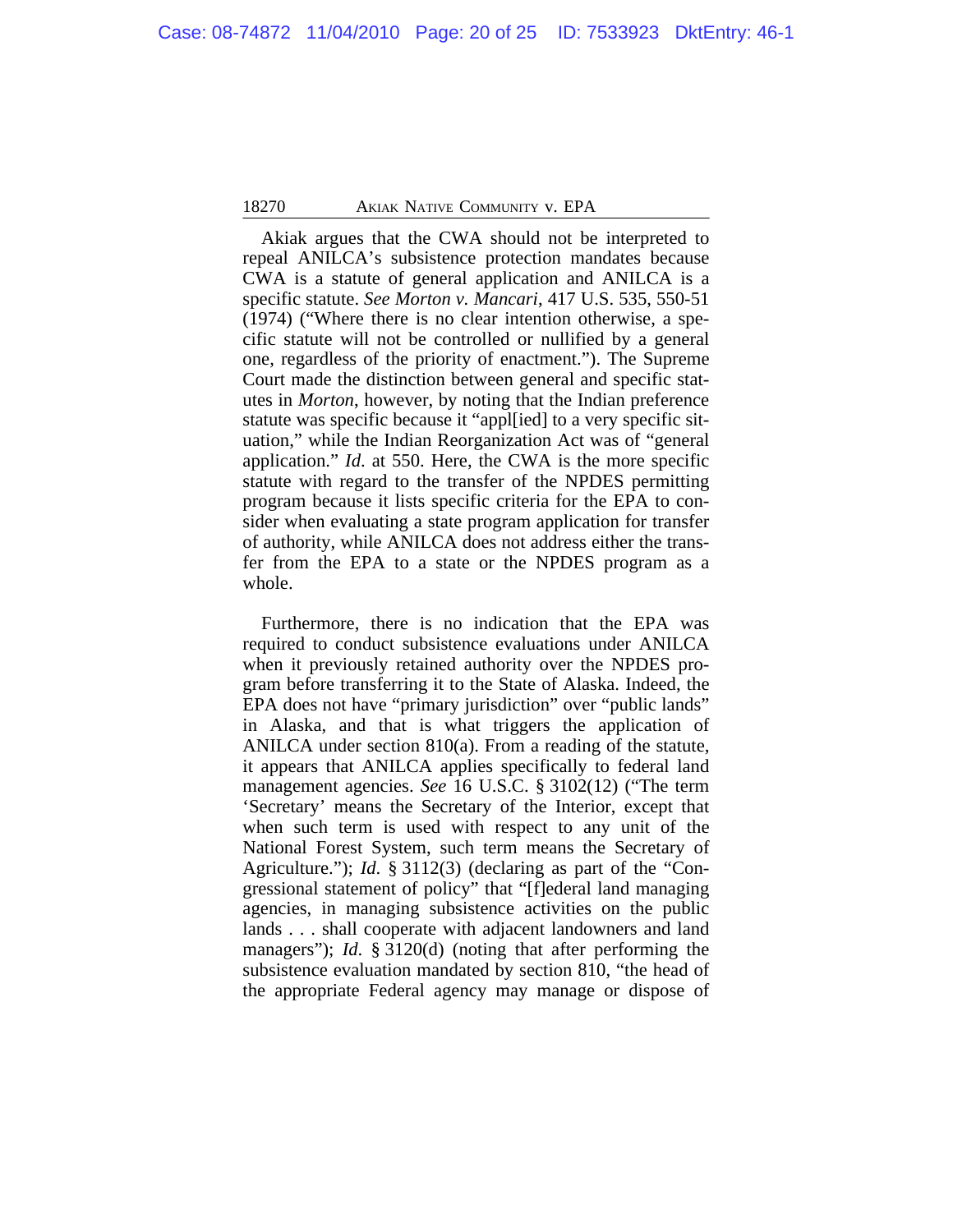public lands under his primary jurisdiction"). The EPA does not directly manage public lands and is not a federal land management agency.**<sup>5</sup>**

## **III. Conclusion**

**[9]** The EPA's decision to approve the State of Alaska's proposed program to administer the NPDES permitting system was not arbitrary or capricious.

### **PETITION FOR REVIEW DENIED.**

**<sup>5</sup>** In *City of Angoon v. Hodel*, we explicitly rejected the notion that the CWA's issuance of a pollution permit triggers a subsistence evaluation under section 810(a) of ANILCA. 803 F.2d 1016, 1027-28 (9th Cir. 1986). We noted that the CWA did not require such evaluation because the federal government did not hold title to the navigational servitude and therefore the servitude was not "public land" within the meaning of ANILCA. *Id.* at 1027 n.6. We further stated that even if we were to conduct a broad reading of the meaning of "public lands," neither the EPA nor the Army Corps of Engineers qualified as an agency having "primary jurisdiction" over the public lands at issue, which were privately-held lands within a National Monument managed by the U.S. Forest Service. *Id*. at 1028.

Petitioners argue that *City of Angoon* is not controlling here because this court in *Alaska v. Babbitt* expanded the definition of "public lands" to include certain federal navigable waters. In *Babbitt*, we held that "the definition of public lands includes those navigable waters in which the United States has an interest by virtue of the reserved water rights doctrine." 72 F.3d 698, 704 (9th Cir. 1995). Specifically, we held that ANILCA applies to federal navigable waters adjacent to, or within the exterior boundaries of, federal reservations in Alaska. *See id*.; 36 C.F.R. § 242.3(b). These federal reservations and enclaves are primarily controlled by federal land management agencies, however, and not the EPA. *See* 94 C.J.S. Waters § 347 ("The federal reserved water rights doctrine or implied reservation doctrine applies not only to Indian reservations, but to other federal enclaves, such as national parks, forests, monuments, military bases, and wildlife preserves."). The EPA therefore was not required to conduct subsistence evaluations under ANLICA.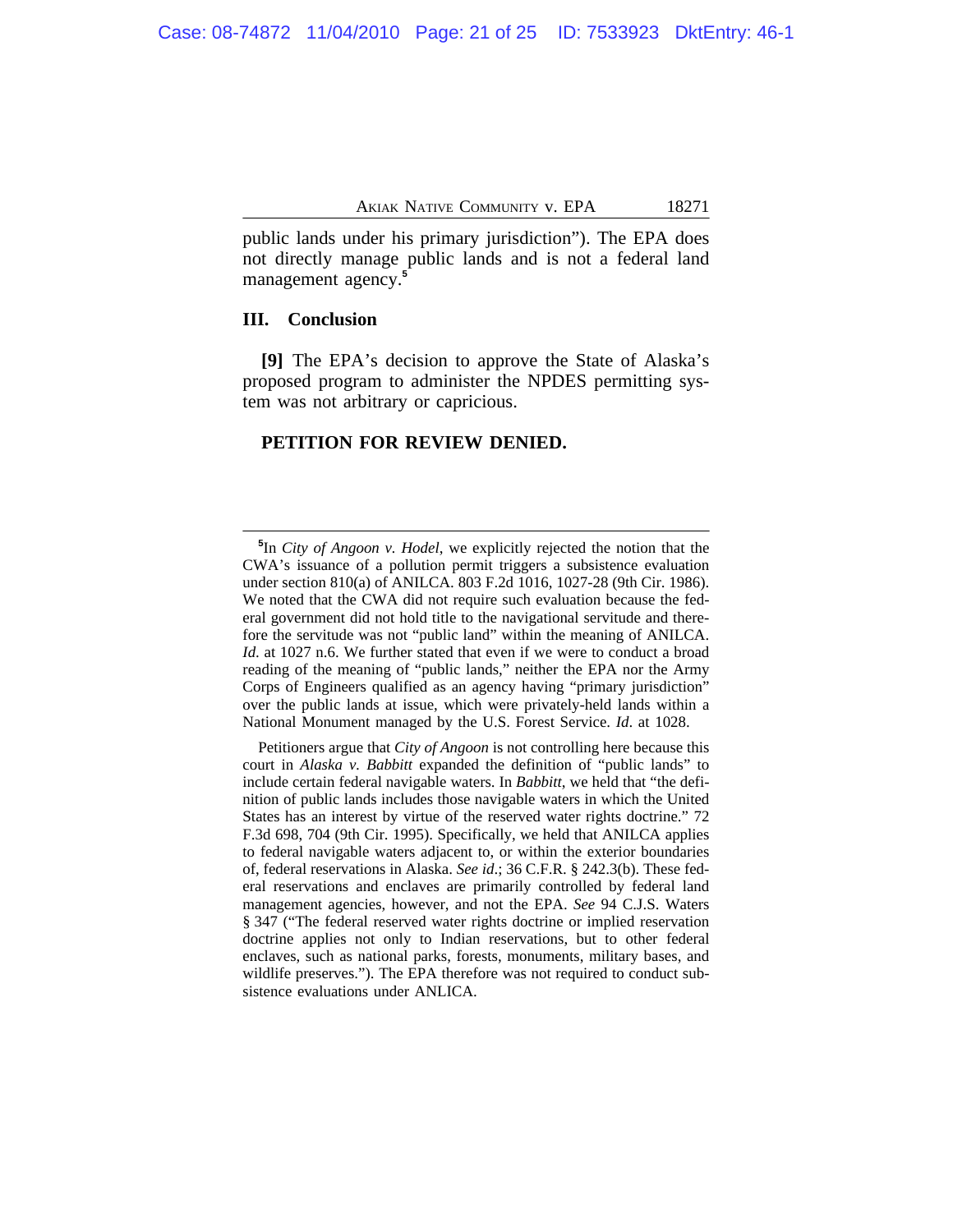## SCHROEDER, Circuit Judge, dissenting in part:

I agree that the ANILCA provision and the lack of administrative penalties in Alaska law do not undermine the grant of NPDES authority from the EPA to the State of Alaska, but I strongly disagree with the majority's conclusion that Alaska's "loser pays" attorney's fee system will not adversely affect the public's ability to bring state court challenges to permitting decisions.

Federal law on attorneys fees in public interest cases provides a dual standard that does not require a plaintiff to pay the fees of a defendant unless the plaintiff's action was frivolous. *Christiansburg Garment Co. v. EEOC*, 434 U.S. 412, 422 (1978). As the Majority notes, "[w]e have interpreted section 509 [of the CWA] to require the *Christiansburg* 'dual standard.' " Majority Op. at 18258 (citing *Saint John's Organic Farm v. Gem County Mosquito Abatement Dist.*, 574 F.3d 1054, 1063-64, n.1 (9th Cir. 2009)). This rule is intended to encourage access to the courts. *Id.* at 1062 (citing *Newman v. Piggie Park Enterprises, Inc.*, 390 U.S. 400, 402 (1968)).

The CWA itself mandates that

[p]ublic participation in the development, revision, and enforcement of any regulation . . . established by the Administrator or any State . . . shall be provided for, encouraged, and assisted by the Administrator and the States. The Administrator, in cooperation with the States, shall develop and publish regulations specifying minimum guidelines for public participation in such processes.

33 U.S.C. § 1251(e). The relevant regulation is clear that state law can not materially limit the public's ability to challenge permitting decisions:

All States that administer or seek to administer a program under this part shall provide an opportunity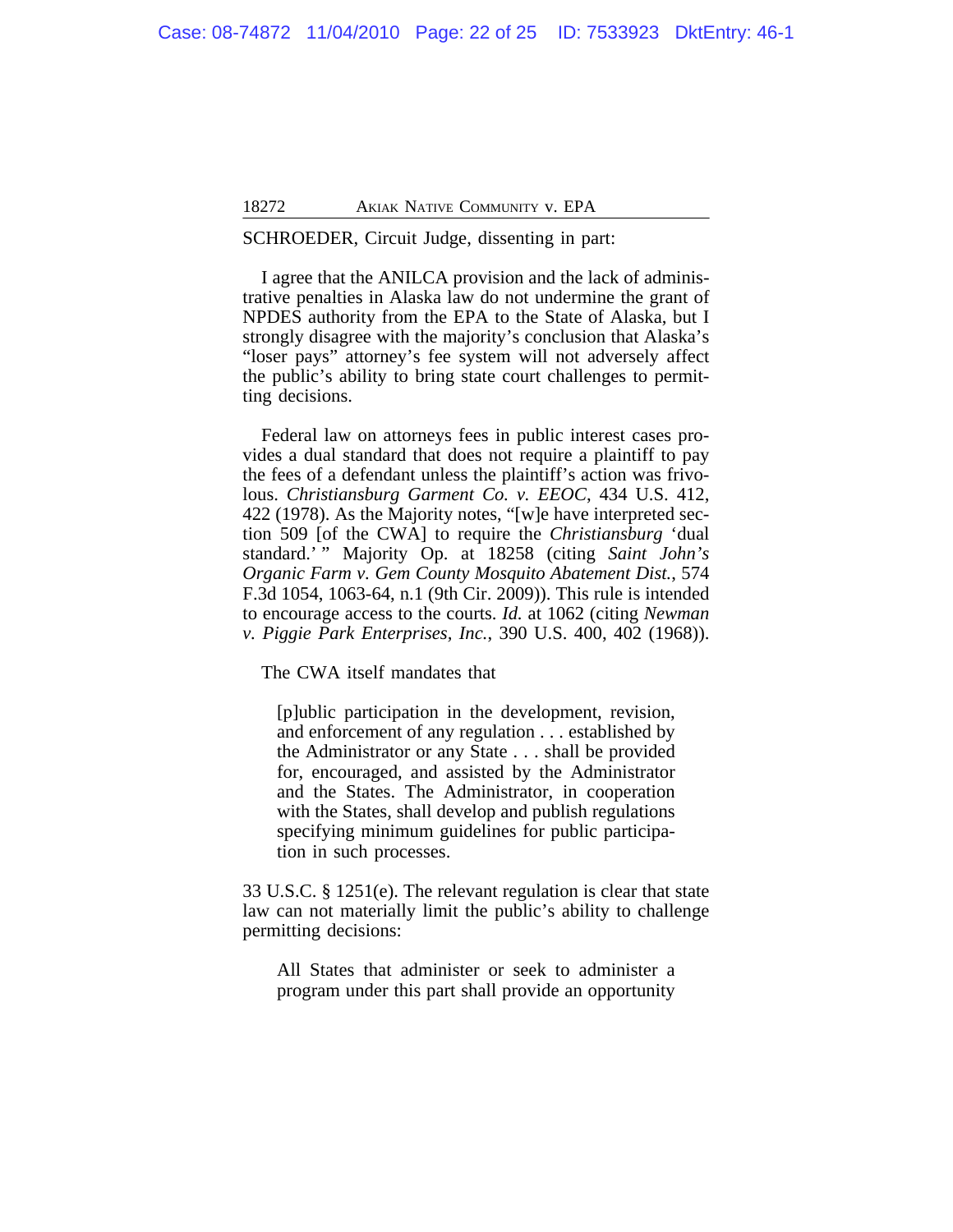for judicial review in State Court of the final approval or denial of permits by the State that is sufficient to provide for, encourage, and assist public participation in the permitting process. A State will meet this standard if State law allows an opportunity for judicial review that is the same as that available to obtain judicial review in federal court of a federally-issued NPDES permit (see § 509 of the Clean Water Act). A State will not meet this standard if it narrowly restricts the class of persons who may challenge the approval or denial of permits (for example, if only the permittee can obtain judicial review, if persons must demonstrate injury to a pecuniary interest in order to obtain judicial review, or if persons must have a property interest in close proximity to a discharge or surface waters in order to obtain judicial review).

40 C.F.R. § 123.20. Thus if the state law is the same as the federal standard it passes muster. If it expressly defines only a narrow class of plaintiffs with standing, it does not.

Alaska law effectively offers access to the state court only to those members of the public or public interest groups who are able and willing to risk the substantial financial burden of paying attorneys fees. In my view, this does not meet the regulatory standard and hence the delegation was arbitrary and capricious and not in accordance with the applicable law.

It is not enough for the state to "pledge" that is will not seek fees against losing plaintiffs. Majority Op. at 18265. As the majority opinion itself recognizes, the state cannot speak for the myriad private interests who participate in environmental litigation of this nature. *Id.* at 18265. Nor is it enough that an Alaskan state court may "on a case-by-case basis" protect a losing challenger from fees. *State v. Native Vill. of Nunapitchuk*, 156 P.3d 389, 406 (Alaska 2007). The Alaska legislature has in fact repudiated the Alaska common law that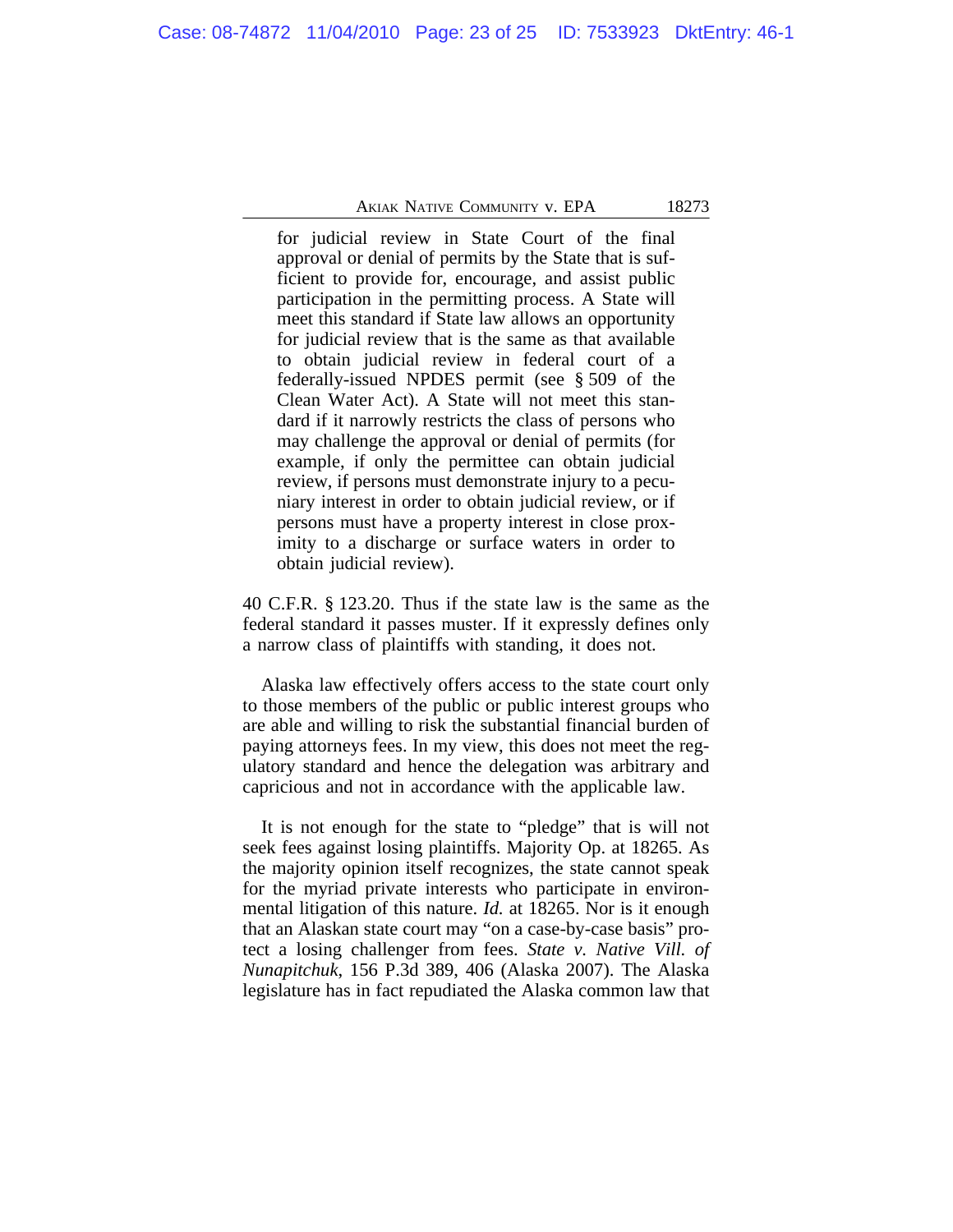recognized a public interest exception to the "loser pays" rule. *See* Alaska Stat. § 09.60.010(b); ch. 86, § 2, SLA 2003.

I fully recognize that the EPA can, and will, monitor the aftermath of its grant of vast authority to the limited resources of the state of Alaska. *Compare* ALASKA'S OFFICE OF MGMT & BUDGET, STATE OF ALASKA: FY2010 GOVERNOR'S OPERATING BUDGET, 4 (2008), http://www.gov.state.ak.us/omb/10\_omb/ budget/-DEC/dept18.pdf (Alaska's Department of Environmental Conservation's total FY2010 Budget of \$74.1 Million) *with* ENVIRONMENTAL PROTECTION AGENCY, FY2010 EPA BUD-GET IN BRIEF, 6 (2009) (EPA's total FY2010 Budget of \$10,486 Million). Yet the environmental demands facing this nation at the present time are staggering and federal resources too are strained. For a state the size of Alaska, whose name "comes from an Aleut word, Alashka, meaning 'great land,' " Peter A. Dratch & Terry D. DeBruyn, *Alaska: A Great Land for Wildlife*, ENDANGERED SPECIES BULLETIN, Jan.–Feb. 2002, at 12, these pressures are felt on a colossal scale:

With an area of 570,374 square miles (1,477,262 sq. km), Alaska is by far the largest state in the United States, about 2.3 times the size of Texas and onefifth the size of the contiguous United States . . . Alaska boasts approximately 33,000 miles (53,108 km) of shoreline, more than all of the contiguous United States . . . Freshwater, in both liquid and frozen form, is abundant in Alaska, which has more than 3 million lakes, 12,000 rivers, innumerable streams, creeks, and ponds, as well as thousands of square miles of glaciated area.